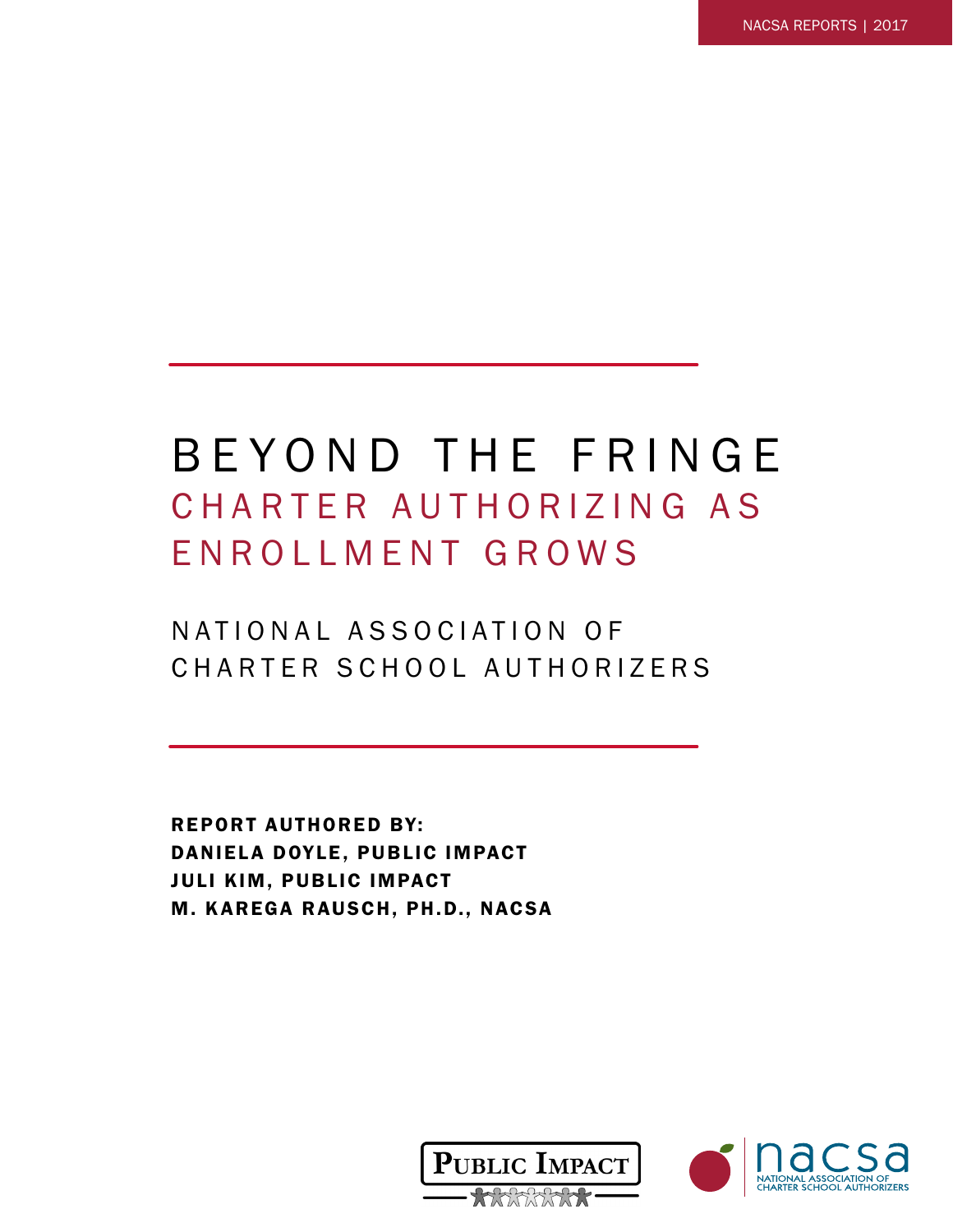The authors would like to thank all the authorizers, charter operators, local nonprofits, and others who spoke to us for this report and shared their many valuable insights. We are also grateful to Sara Mead from Bellwether Education Partners and Nelson Smith from NACSA for their tremendous early conceptualization of this project, and useful comments on prior drafts. All content, errors, omissions, and conclusions are solely those of the report's authors.

We encourage the free use, reproduction, and distribution of our materials, but we require attribution for all use.

Please cite this report as:

Doyle, D., Kim, J., and Rausch, M. K. (2017). Beyond the Fringe: Charter Authorizing as Enrollment Grows. Chicago, IL: National Association of Charter School Authorizers. Chapel Hill, NC: Public Impact. Retrieved from http://www.qualitycharters.org/policyresearch/archive/beyond-the-fringe.

#### ABOUT NACSA

The National Association of Charter School Authorizers (NACSA) is working to double the number of students in great public charter schools by advancing policies and practices that promote quality, autonomy, and choice. As an independent voice for quality charter school authorizing, NACSA uses data and evidence to encourage smart charter school growth. NACSA works with authorizers and partners to create the gold standard for authorizing and build authorizers' capacity to make informed decisions. NACSA also provides research and information that help policymakers and advocates move past the rhetoric to make evidencebased policy decisions. More at [www.qualitycharters.org.](http://www.qualitycharters.org)

#### ABOUT PUBLIC IMPACT

Public Impact's mission is to improve education dramatically for all students, especially low-income students, students of color, and other students whose needs historically have not been well met. We are a team of professionals from many backgrounds, including former teachers. We are researchers, thought leaders, tool-builders, and on-the-ground consultants who work with leading education reformers. For more on Public Impact, please visit [www.publicimpact.com.](http://www.publicimpact.com)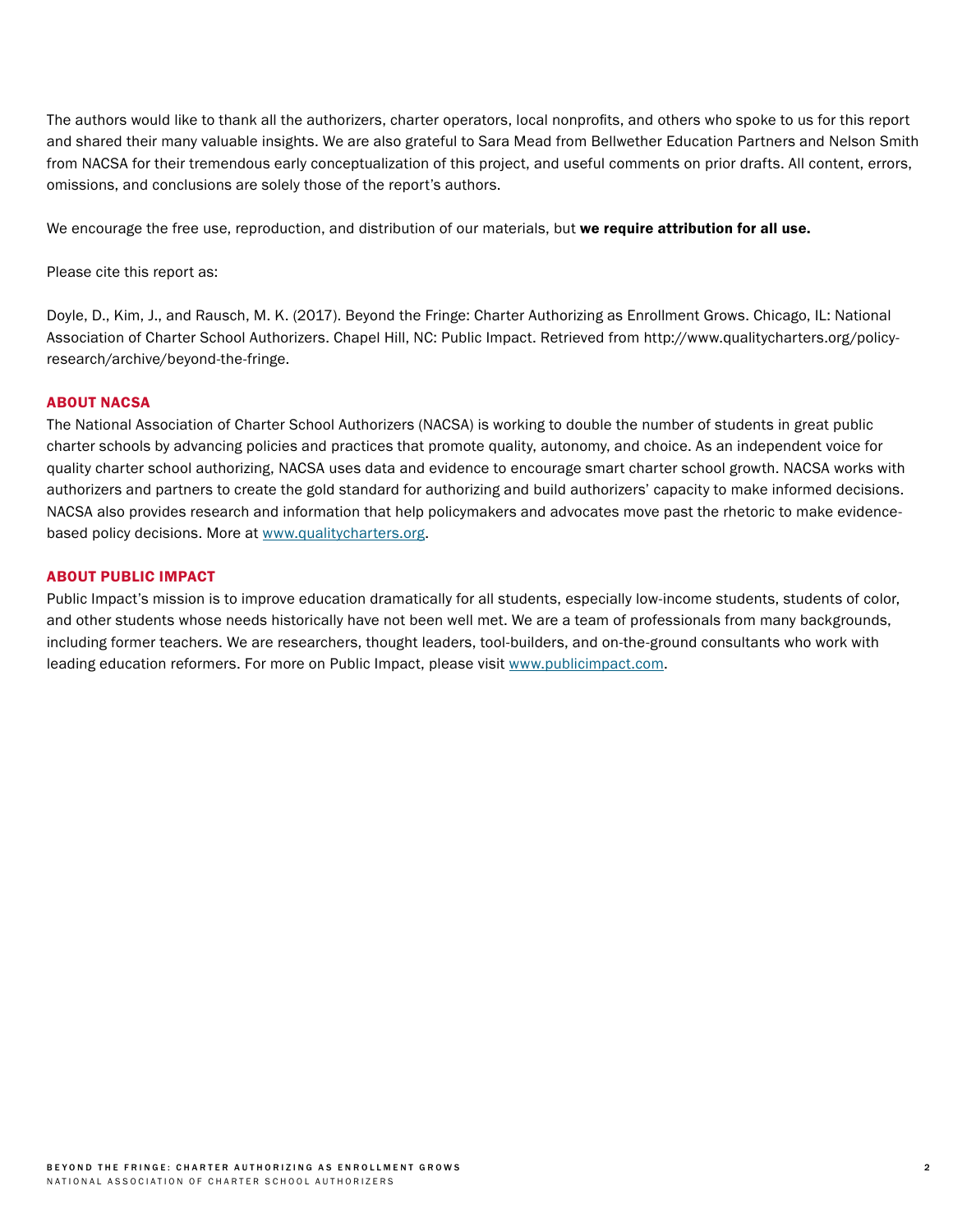# TABLE OF CONTENTS

| Denver 15    |  |
|--------------|--|
| Takeaways 21 |  |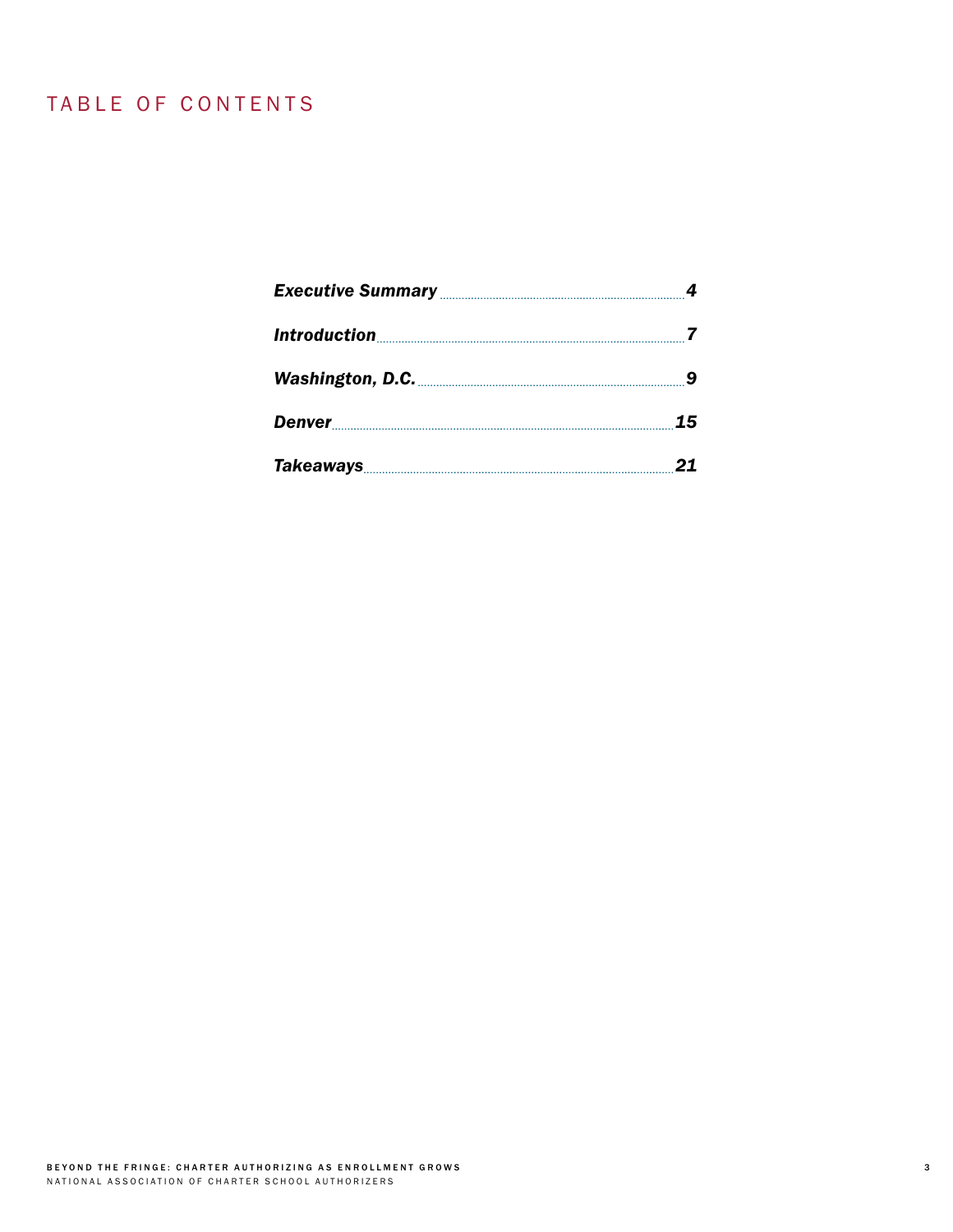# EXECUTIVE SUMMARY

*Monique Johnson starts her trek…just after 6 a.m. when she and son Shownn, 13, an eighth-grader, catch a ride to a bus stop eight blocks from their home in the city's Brightmoor neighborhood. There are closer stops, Johnson said, but they're pitch black at that hour—and dangerous. They wait for the bus in the glow of a nearby gas station, huddling together under blankets on frigid winter mornings. The No. 43 bus comes around 6:20 a.m….The bus drops the pair at the corner of Woodward and Manchester in Highland Park. Mother and son typically wait 20 minutes for their next bus, the No. 53…*

*(They) typically arrive at University Prep Science & Math Middle School, a well-regarded charter school in the Michigan Science Center, around 7:30 a.m. and Johnson waits with her son until his classes begin at 7:50. She then makes her way back home—another No. 53, another No. 43—until reaching Brightmoor around 9:30 a.m. That's about three and a half hours before she has to leave again on another four buses to return to Shownn's school and bring him home. Total daily journey: 52 miles, 5-6 hours.*

*-Excerpt from Six hours, eight buses: The extreme sacrifice Detroit parents make to access better schools (Erin Einhorn, Chalkbeat.org, April 8, 2016)*

Shownn and his mother Monique are passionate about getting a good education, and they go to extreme lengths to secure it. This scene is repeated by families across the country, as parents and students seek out quality public schools—better options, options they prefer over the status quo.

High-quality charter schools are providing life-changing opportunities for students, especially in urban locales, and meeting diverse needs in communities across the country. This is real progress that is leading the way to a better life for millions of children.

But charter growth also brings new challenges. Charters began on the fringe of the public school landscape. As charters grow and become increasingly mainstream, the way they work and interact with other public schools and communities must evolve.

The particular transportation challenge Shownn and his mother face is just one access issue that communities must solve, especially as charter schools serve a larger proportion of students. Improving access means growing the number of good schools (especially in neighborhoods of need), providing the information families need to identify schools that meet their needs, ensuring that all students have a fair opportunity to attend high-quality schools, and providing the infrastructure families need to attend the school of their choice.

This report—written primarily for charter school authorizers, especially those with a large or growing number of charters—explores the issues communities must address to ensure equitable student and family access to great public schools. It describes how authorizers in two communities with many charter schools—together with other change agents—are tackling challenges such as transportation, enrollment, equity, accountability, and communication—among the most pressing issues in a growing number of communities across the country (See Table 1).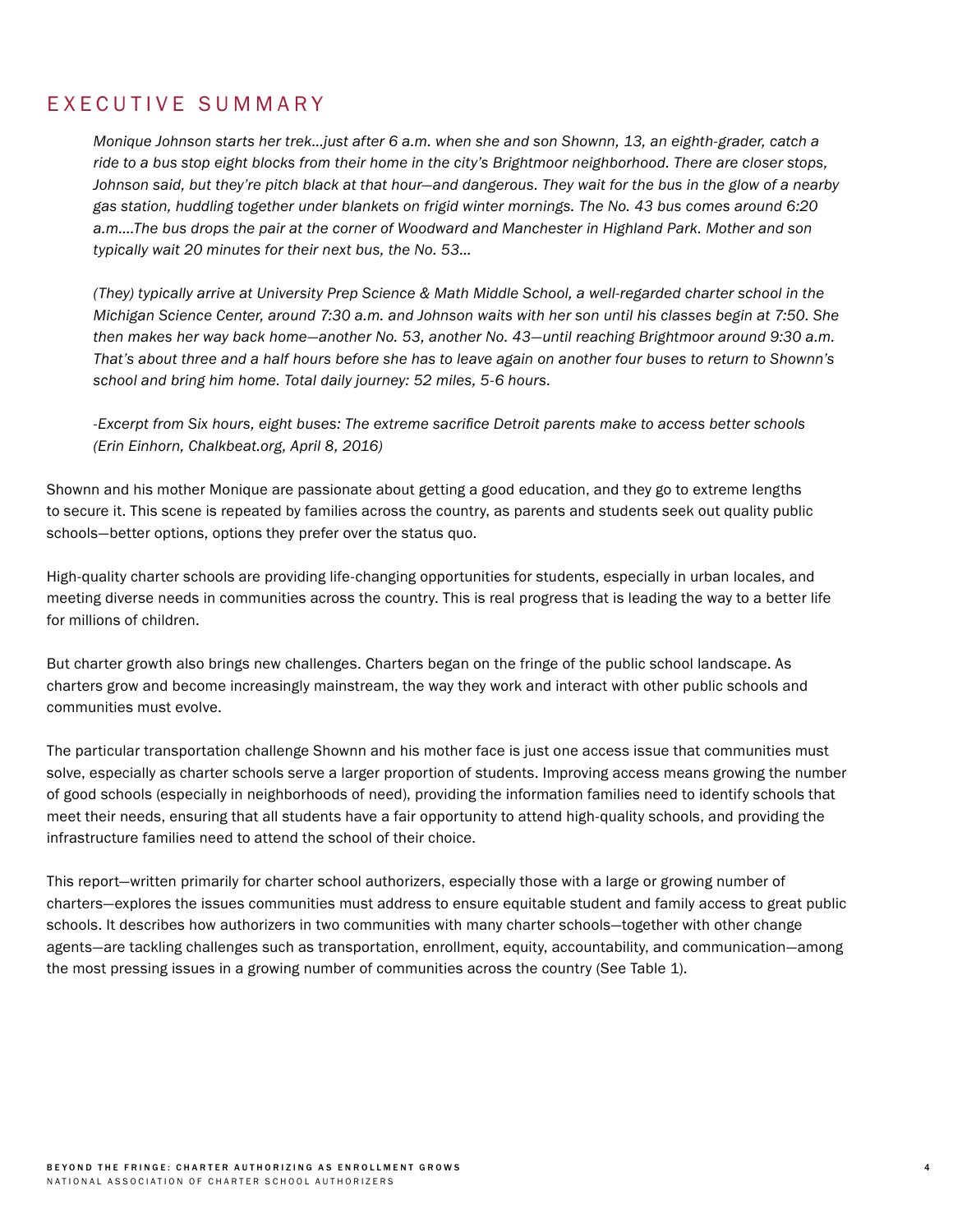| <b>ENROLLMENT ISSUES</b>                                                                                                                                                                                                                                           | <b>RESOURCE ISSUES</b>                                                                                                                                                                                                                                                                                                                                                            | <b>STUDENT EQUITY</b><br><b>ISSUES</b>                                                                                                                                                                                                                                                                    | <b>ACCOUNTABILITY</b><br><b>ISSUES</b>                                                                                                                                                                                                                                                                                                                                                                                 | <b>COMMUNICATION</b><br><b>ISSUES</b>                                                                                                                                                                                                                            |
|--------------------------------------------------------------------------------------------------------------------------------------------------------------------------------------------------------------------------------------------------------------------|-----------------------------------------------------------------------------------------------------------------------------------------------------------------------------------------------------------------------------------------------------------------------------------------------------------------------------------------------------------------------------------|-----------------------------------------------------------------------------------------------------------------------------------------------------------------------------------------------------------------------------------------------------------------------------------------------------------|------------------------------------------------------------------------------------------------------------------------------------------------------------------------------------------------------------------------------------------------------------------------------------------------------------------------------------------------------------------------------------------------------------------------|------------------------------------------------------------------------------------------------------------------------------------------------------------------------------------------------------------------------------------------------------------------|
| If schools have different<br>enrollment processes                                                                                                                                                                                                                  | If charters do not have<br>access to free or low-cost<br>facilities                                                                                                                                                                                                                                                                                                               | If charters cannot or do<br>not serve a <b>proportional</b><br>share of students<br>in each grade or<br>the highest needs<br>students, including<br>students with disabilities,<br><b>English learners, and</b><br>students who transfer<br>during the year                                               | If charter authorizers and<br>districts have <b>different</b><br>criteria for opening and<br>closing schools                                                                                                                                                                                                                                                                                                           | If charters become a<br>more visible part of the<br>education landscape                                                                                                                                                                                          |
| <b>Families may</b><br>struggle to navigate<br>multiple systems.<br><b>Districts and</b><br>$\bullet$<br>charters may face<br>uncertainty related to<br>student counts and<br>funding as students<br>move on and off<br>waiting lists at the<br>start of the year. | The supply of schools<br>$\bullet$<br>may not match the<br>demand, leaving<br>some <b>families</b> with<br>many choices, while<br>others have few.<br><b>Districts may face</b><br>$\bullet$<br>intense charter<br>competition in some<br>communities and<br>serve the entire<br>student population in<br>others.<br><b>Fewer high-quality</b><br>$\bullet$<br>charters may open. | Some <b>families</b><br>$\bullet$<br>may have few or no<br>options.<br><b>Districts must find a</b><br>$\bullet$<br>placement for those<br>students.<br><b>Charters</b> may face<br>$\bullet$<br>criticism for failing to<br>serve all students.                                                          | $\bullet$<br><b>Families</b> may have<br>fewer quality school<br>options because<br>fewer higher-<br>performing schools<br>are replacing lower-<br>performing schools.<br>Low-performing<br>$\bullet$<br>schools, including<br>district or charter.<br>may be able to<br>continue operating<br>for too long.<br>There may be fewer<br>$\bullet$<br>opportunities for<br>excellent <i>charters</i> to<br>open and grow. | <b>Families may want</b><br>$\bullet$<br>more opportunities to<br>influence and engage<br>with charters.<br><b>Disparities between</b><br>$\bullet$<br>charter and district<br>practices may draw<br>increasing attention<br>and scrutiny to<br>charter leaders. |
| If the same <i>information</i><br>and metrics are not<br>available for all schools                                                                                                                                                                                 | If charter schools do<br>not have access to free<br>or low-cost student<br>transportation                                                                                                                                                                                                                                                                                         | If some schools are more<br>apt to use exclusionary<br>discipline policies,<br>such as expulsions<br>and out-of-school<br>suspensions                                                                                                                                                                     | If some schools are<br>evaluated using<br>accountability systems<br>that are less rigorous than<br>others                                                                                                                                                                                                                                                                                                              | If the district and charters<br>do not have an avenue to<br>communicate with each<br>other                                                                                                                                                                       |
| <b>Families may</b><br>struggle to compare<br>schools and make<br>educated choices for<br>their children.                                                                                                                                                          | <b>Families must</b><br>$\bullet$<br>assume the burden<br>of transporting their<br>children to school,<br>or they will have<br>fewer feasible school<br>choices.<br><b>Charters must re-</b><br>$\bullet$<br>direct other funds to<br>transportation or be<br>less accessible to<br>some students.                                                                                | Some students<br>$\bullet$<br>may find themselves<br>moving from multiple<br>schools.<br><b>Districts must find a</b><br>$\bullet$<br>placement for those<br>students (and some<br>students may drop<br>out).<br><b>Charters may face</b><br>$\bullet$<br>criticism for failing to<br>serve all students. | <b>Those schools will</b><br>$\bullet$<br>appear to <b>families</b><br>and the public to be<br>better than they truly<br>are.                                                                                                                                                                                                                                                                                          | They will struggle<br>$\bullet$<br>to address the<br>issues in this table<br>to the detriment of<br>families, districts,<br>and charters.                                                                                                                        |

#### TABLE 1. ACCESS ISSUES THAT ARISE AS CHARTER ENROLLMENT GROWS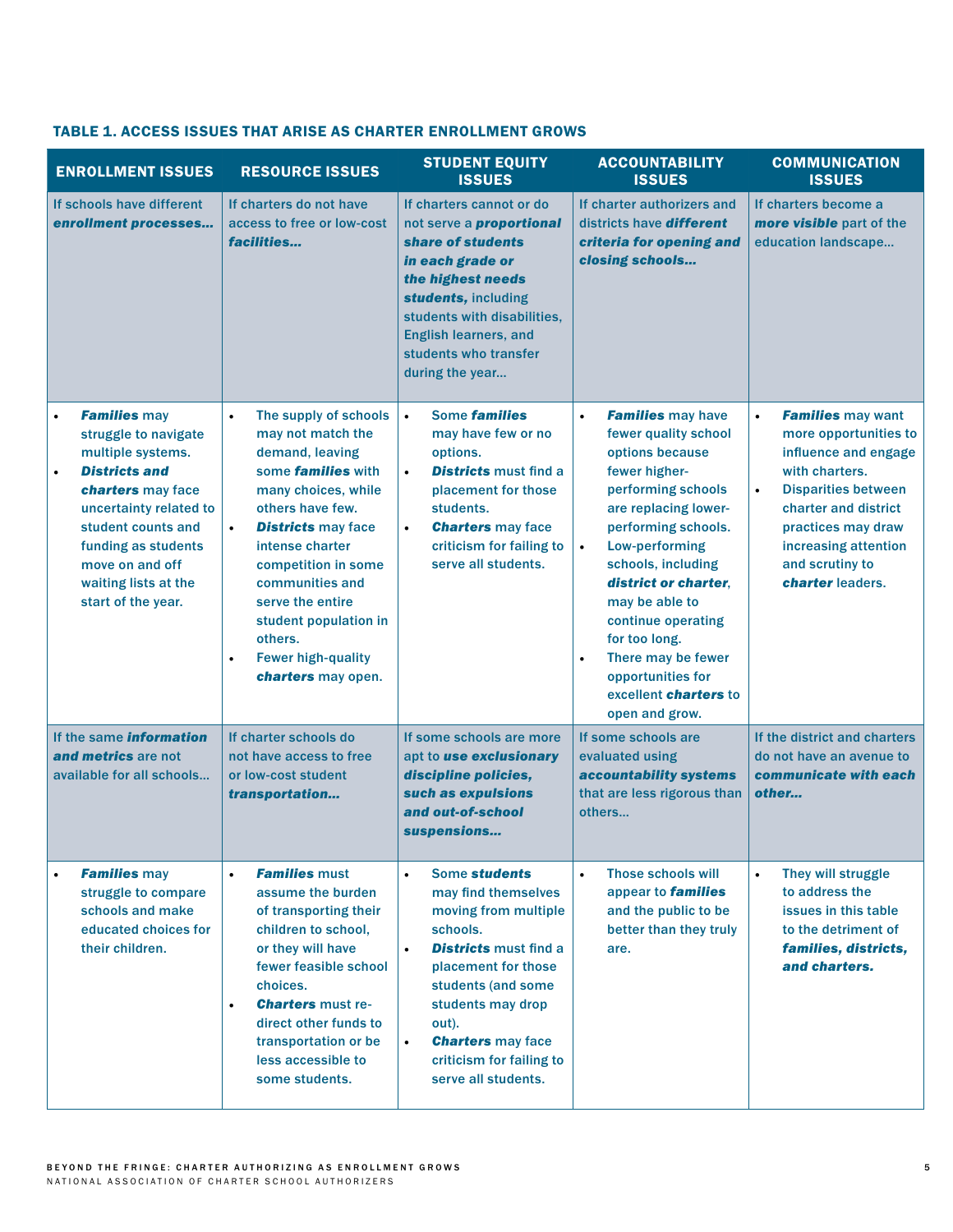Good authorizers have always done things such as monitor student recruitment practices, ensure application systems are legal, and evaluate equity in the student enrollment process. Yet the public is increasingly looking to authorizers as systems leaders to help solve a broader range of access issues, particularly as charter schools become a larger part of the public education landscape in their communities.

This report provides a case study of two authorizers—Denver Public Schools and the DC Public Charter School Board—both with strong outcomes in many areas and a high or growing charter enrollment. For each, we summarize how their approach to authorizing has shaped the way they address the issues that arise as charter enrollment grows. We describe how that approach has helped them address specific access challenges. Then we identify issues on the horizon that will need attention.

Access issues are complicated, often localized, and difficult to solve in a way that makes all stakeholders happy. Thus, this report does not provide one "right" way of solving such issues, nor does it advocate for any particular solution. Instead, the report provides ideas, findings, and processes for authorizers and other leaders to consider when tackling such issues in their communities. These takeaways can guide others facing similar challenges:

- Be a systems leader. Access challenges impact schools and their students. That's why authorizers should play a key role in problem solving, even if doing so falls outside their traditional responsibilities. Authorizers can influence the context in which these issues play out by ensuring a quality sector—something that has benefited Washington, D.C. and Denver.
- Get comfortable with trade-offs and compromises. Tensions between competing priorities are part and parcel of nearly any solution to access challenges. Stakeholders in a given community may not always agree on the trade-offs or how to weigh them. But authorizers need to be aware of those trade-offs, as well the values they use to evaluate them.
- Build strong relationships. Positive relationships with other leaders, even those who may not support charters, are crucial to finding solutions to access challenges. Those relationships take time to build. Today, district and charter leaders in D.C. and Denver can easily pick up the phone and call one another, but that was not always the case.
- Prioritize access to resources. In nearly every city, charters lack access to critical resources such as facilities and transportation; this lack of access hinders their growth and financial sustainability and undercuts their efforts to serve all students. Student equity challenges almost always require cities to reallocate resources and organize for efficiencies within sectors.
- Consider third parties as problem solvers. It's no secret that building trust takes time, especially when there's a history of distrust. In both case studies, third parties played a key problem-solving role. Whether a philanthropic organization, community organization, nonprofit, or other important stakeholder, third parties can help build trust, apply pressure, and sometimes, actually take ownership for problem solving.
- Get ahead. Access issues are present from the day the city's first charter school opens. As enrollment grows, these issues become more acute. Problem solving should not wait. Education leaders, advocates, and funders should get ahead of these issues before they reach a breaking point, and there is no choice but to address them.

6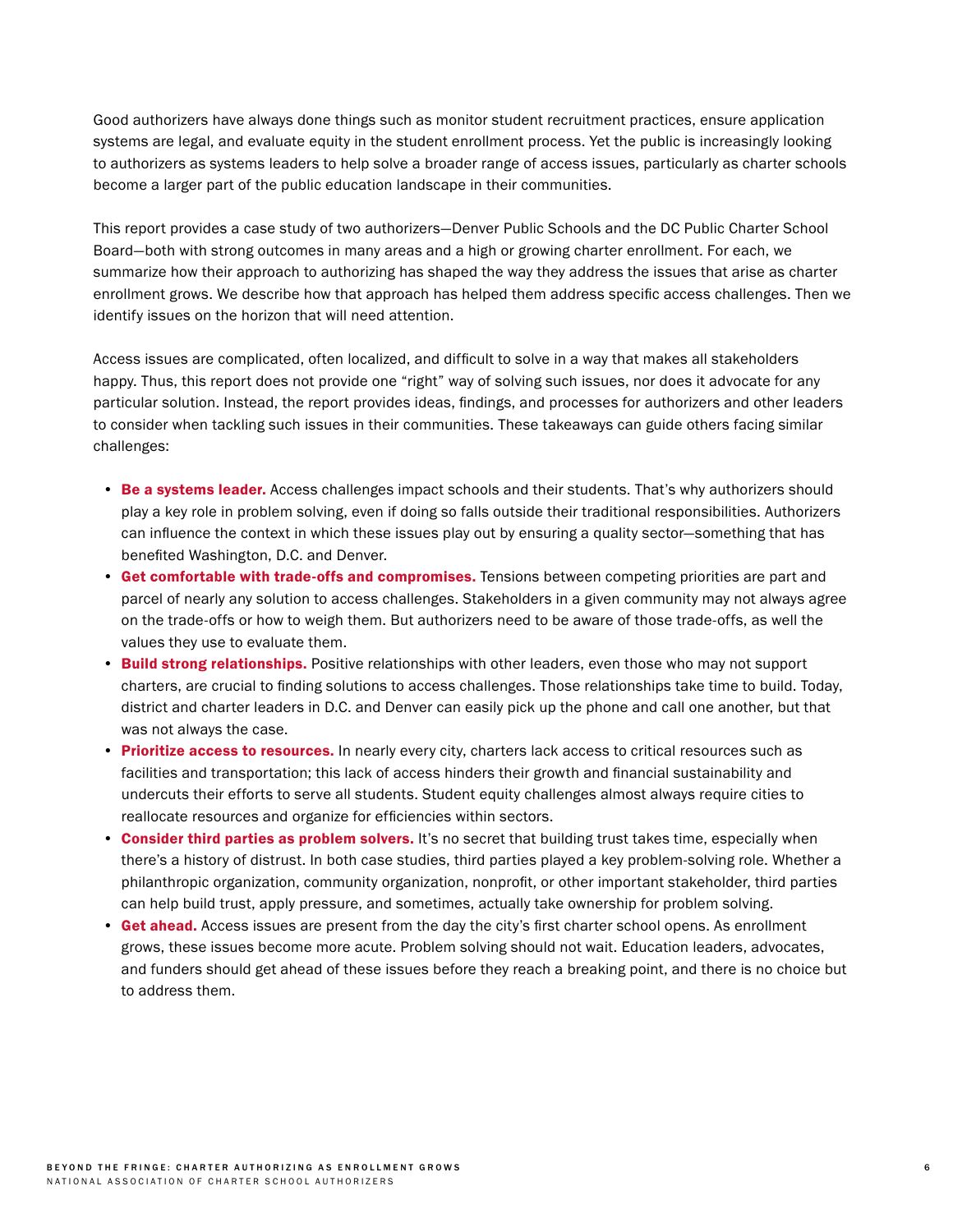# BEYOND THE FRINGE: CHARTER AUTHORIZING AS ENROLLMENT GROWS

The best charter authorizers have always pursued practices that improve student access to the schools they oversee. They publicize charter options and work with families to understand and navigate the enrollment process. They push back on onerous application requirements that discourage or otherwise present a barrier to all but a select, few families. And they guarantee that charters follow state and federal laws to provide all students an equal opportunity to enroll in the charter schools of their choice.

Ensuring fair and equal enrollment is absolutely critical. As cities with a large or growing charter sector have demonstrated, however, the battle for truly equitable access doesn't end with enrollment. In those cities, concerns about student access and equity are inexorably intertwined with issues related to resources, accountability, and communications. Consequently, the best charter authorizers must also now pursue practices to address those issues and do so within a citywide context.

#### WHEN DIFFERENCES MATTER

By design, charter schools and traditional district schools operate differently. The charter movement began in large part to see what might be possible when school operators were free from many of the rules and policies that can stifle innovation in traditional district schools, policies that can force them to emphasize compliance over student outcomes. Differences in how charter and district schools operate, however, create challenges for the district, the charter sector, and the families they serve.

For example, authorizers are generally free to develop their own accountability metrics for evaluating the schools in their portfolios. And more often than not, the surrounding district also uses its own system to evaluate school quality. But if one of those accountability systems is not as rigorous as the other, some schools may appear better than they truly are, making it difficult for parents to accurately distinguish between schools and choose the best option for their children.

Other differences between charter and district schools related to enrollment, resources, student equity, and communication also have consequences (See page 3, Table 1, "Access Issues that Arise as Charter Enrollment Grows").

Though these issues are present in any community where both district and charter schools operate, it may be possible to avoid or ignore them when charters enroll only a small fraction of students in a city. As charter enrollment grows, however, so too does the magnitude of these issues and the pressure to do something about them.

#### WHERE CHARTER AUTHORIZERS FIT IN

Whether authorizers are legally responsible for addressing the issues described in the table above, they are increasingly choosing to do so for at least four reasons:

- 1. These issues impact students and families. Charters exist to serve students, and many of the issues that arise as charter enrollment grows directly impact the students and families both charter schools and authorizers aim to help.
- 2. These issues intersect decisions for which authorizers are directly responsible. Although authorizers may not have a legal mandate to address all the issues outlined in the table, the policies they set with respect to school closure, accountability, expansion, and replication have implications for many of those issues, especially as they relate to student access and equity.
- 3. Authorizers are a linchpin in addressing systemic issues at scale. Every charter school has an authorizer. Thus, addressing systemic solutions on any kind of scale will require the involvement, if not the leadership, of authorizers.
- 4. The public will increasingly look to authorizers to develop solutions. As a city's charter enrollment grows and these issues become more pressing, the public will likely look to charter authorizers to help find and implement solutions, whether or not authorizers have sought out this role as representatives of the larger charter sector. Moreover, authorizers will likely face increasing pressure on a range of decisions, regardless of their formal structure or role.

#### ABOUT THIS REPORT

This report shares the stories of two of the nation's top authorizers—DC Public Charter School Board (DC PCSB) and Denver Public Schools (DPS).<sup>1</sup> Both are the sole charter authorizers in their respective cities, both have experienced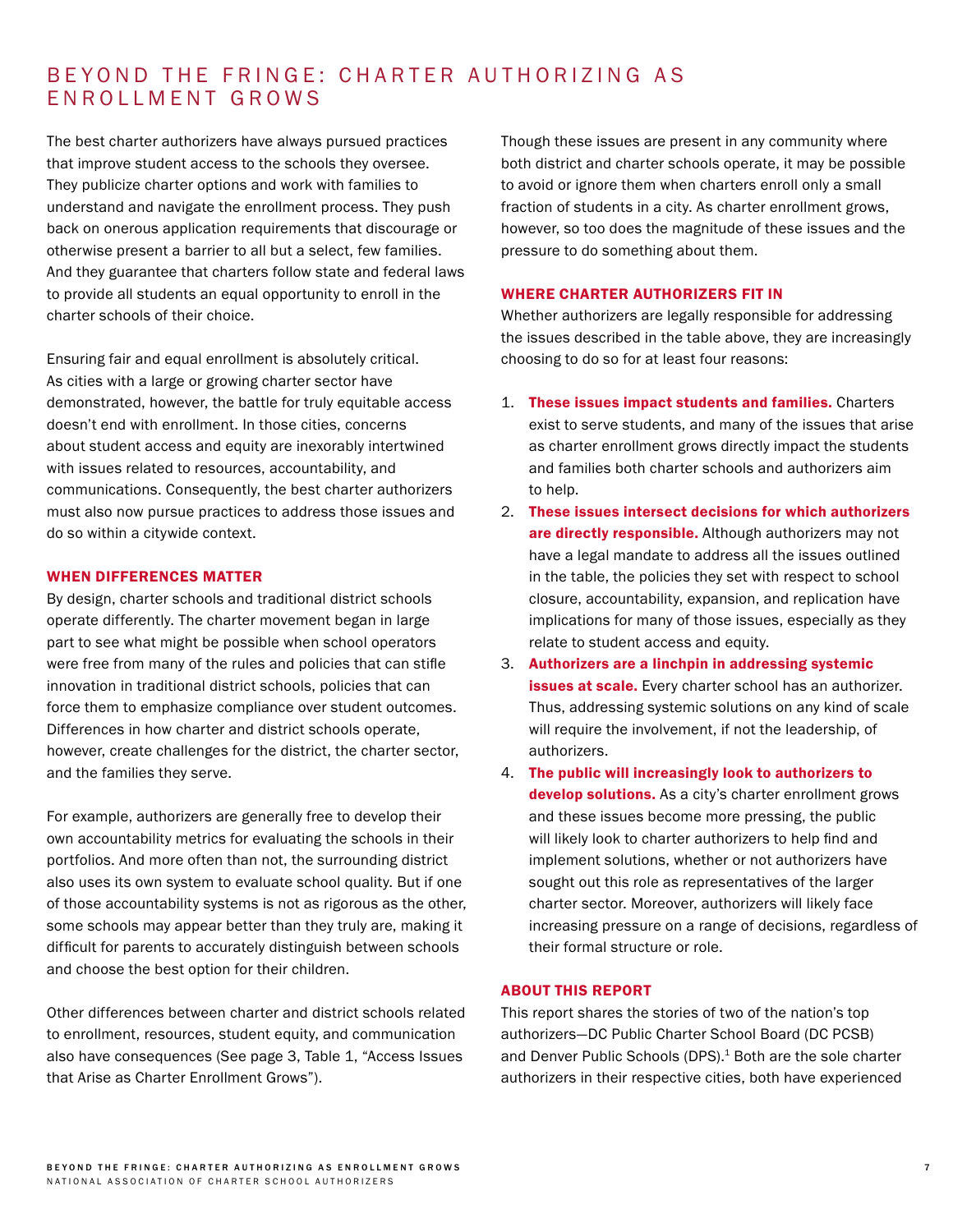some, if not all, of the access issues described in the earlier table as charter enrollment has grown, and both have grappled to find and implement balanced solutions. Though they represent just two examples, much of their experience will resonate with most authorizers, even if the calculations driving a particular solution, and the context in which they work, may differ.

The case studies that follow draw on nearly a dozen interviews that included authorizers, charter operators, and city-based education organizations and experts in Washington, D.C. and Denver. Although this report includes two cases, it does not compare and contrast the authorizers' methods to draw comprehensive conclusions as to which methods are best. In part, these issues—and authorizers' responses to them are still relatively new and the long-term impact unclear. In addition, the "right" solution likely differs somewhat for each city based on its politics, policies, and legal structures. Hence, this report is largely descriptive. It describes how two authorizers have approached access issues that have arisen as charter enrollment has grown, the steps they have taken to broker solutions to specific challenges, and the trade-offs and considerations with which the authorizer, charter operators, and the district in each city continue to wrestle as they move forward.

Even these descriptions, however, provide lessons learned for other authorizers. We find that DC PCSB and DPS have different approaches that reflect their position in the city, local politics, access to resources, and perceptions of charter school autonomy. But their stories also share important commonalities that offer food for thought for others that find themselves in a similar situation. Namely, both authorizers acknowledge that as charter enrollment grows, the desire—and the need—for coordination between charters and the district increase and that authorizers have a responsibility to engage with both sectors to find solutions.

*As cities with a large or growing char ter sector have demonstrated, concerns about student access and equity are inexorably inter twined with issues related to resources, accountability, and communications. The best char ter authorizers must also now pursue practices to address those issues and do so within a citywide context.*

<sup>1</sup> NACSA identified DC PCSB and DPS through its Quality Practice Project (QPP). QPP aims to identify similarities and differences among authorizers with varying degrees of portfolio quality to help build an empirical evidence base of authorizing practices that may be related to strong student and public interest outcomes. Key initial findings, methods, and summaries of practices are forthcoming.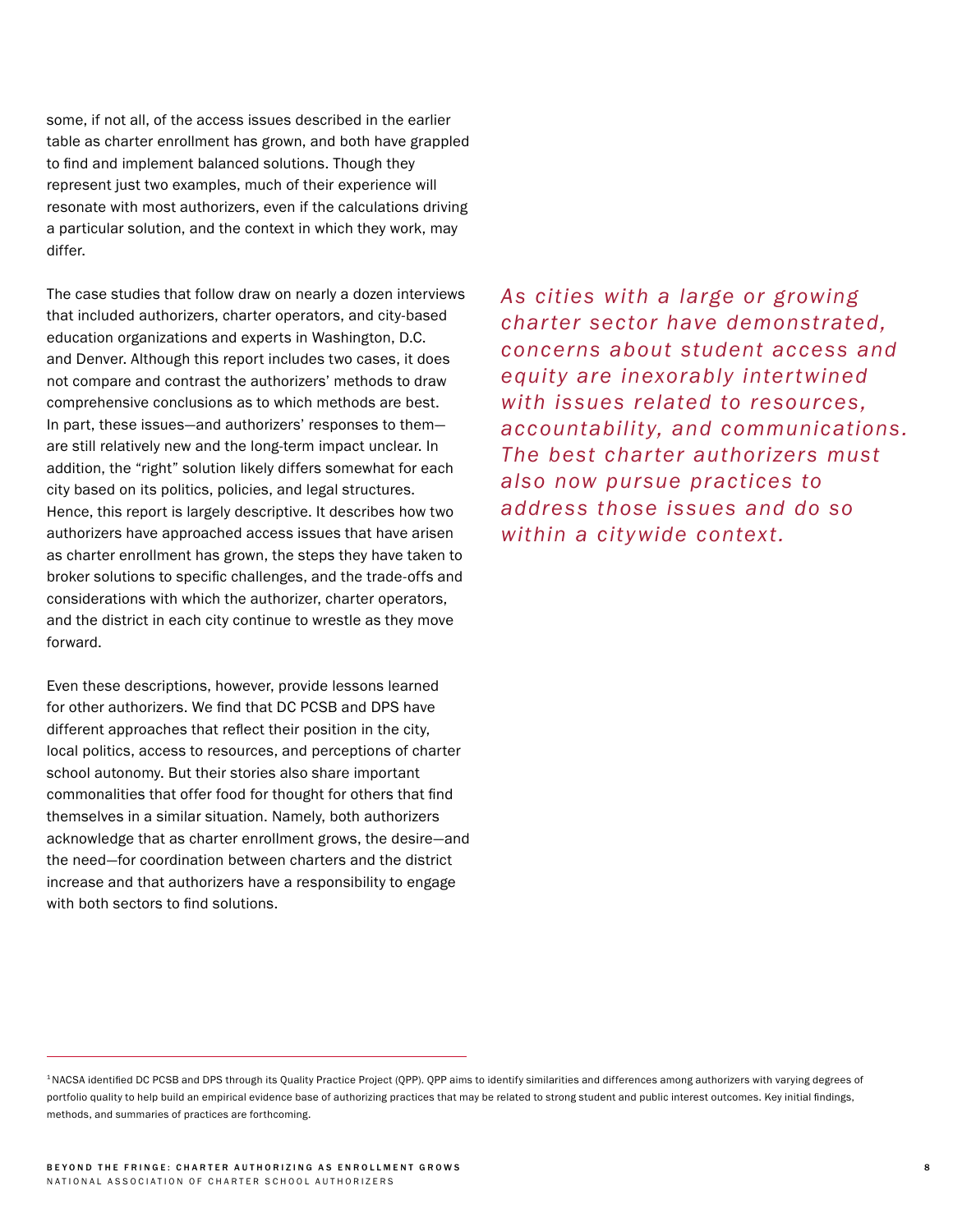# WASHINGTON, D.C.

As charter enrollment has grown in Washington, D.C., so too has the need for the district and charter schools to coordinate on issues such as enrollment and student discipline. In response, the city's sole charter authorizer, the District of Columbia Public Charter School Board (DC PCSB), has encouraged charter operators to better serve students while also guarding charter autonomy. The balance can be difficult, and DC PCSB's approach has not been without criticism. However, by using data to elevate issues, supporting schools to identify and implement policy changes, and holding schools accountable to act on the data presented, DC PCSB played a leading role in the city's adoption of a unified enrollment system and the reduction of student expulsions from charters.

#### WASHINGTON, D.C.'S CHARTER SCHOOLS

The nation's capital is home to one of the country's largest charter sectors, and it became so rapidly. In the 1996-97 school year, the year after the city's charter law was enacted, D.C. had four charters. Ten years later, 55 charter schools enrolled 30 percent of public school students.2 And as of the 2016-17 school year, the District's 118 charter schools enrolled 46.1 percent of the city's 90,061 public school students.<sup>3</sup>

Washington, D.C.'s charter schools serve a higher percentage of public school students than charters in all but three other cities.4 Most of the city's charter operators are locally operated, single-site schools, but nearly a dozen are part of small networks of two or more schools on multiple campuses.<sup>5</sup> In addition, a few national charter operators, including Democracy Prep Public Schools and BASIS Charter Schools, manage schools in D.C.

DC PCSB has been the city's sole charter authorizer since 2007. The mayor nominates the seven-member board, though it is independent from the traditional public school system,

District of Columbia Public Schools (DCPS).<sup>6,7</sup>

#### DC PCSB'S ROLE AS AUTHORIZER

DC PCSB is, above all else, committed to authorizing highquality charter schools. DC PCSB's portfolio contains a large number of high-performing schools, which it encourages to serve more students, and few low-performing schools. It also has very high academic, financial, and operational expectations for the schools it oversees and consistently holds them accountable for meeting those standards, even if it means closing schools that fall short.8

DC PCSB has also made a point of safeguarding charter autonomy, which it considers a critical ingredient of the sector's success. While a very limited set of rules may be necessary to preserve charter integrity and protect student interests, DC PCSB's leadership believes strongly that overregulation squelches charter autonomy, which in turn hurts school quality. Thus, whenever there is a question, DC PCSB errs on the side of enabling more charter autonomy rather than less.

DC PCSB's prioritization of charter quality and autonomy shapes how it approaches the issues outlined at the beginning of this report, including equitable enrollment of high-needs students and improving student access to charters. In addressing such issues, DC PCSB has relied heavily on three strategies:

• Using data to elevate issues. DC PCSB uses the data its schools report to illuminate issues and motivate charters to act. When there are claims that a group of schools or the sector are falling short in some way, DC PCSB turns to the data—first to determine whether there truly is a problem, then to share that data with charters and the schools' governing boards to make clear the need for action.

<sup>2</sup> DC Public Charter School Board. (n.d.) *PCSB Annual Report 2008: Leading the Transformation.* Retrieved from [http://www.dcpcsb.org/sites/default/files/2008%20Annual%20](http://www.dcpcsb.org/sites/default/files/2008%20Annual%20Report.pdf) [Report.pdf](http://www.dcpcsb.org/sites/default/files/2008%20Annual%20Report.pdf)

<sup>3</sup> Correspondence with DC PCSB. July 5, 2017.

<sup>4</sup> DC Public Charter School Board. (n.d.). *2016 Annual Report.* Retrieved from [http://www.dcpcsb.org/sites/default/files/2016.07.27-dcpcsb-annual-report-single-page.pdf;](http://www.dcpcsb.org/sites/default/files/2016.07.27-dcpcsb-annual-report-single-page.pdf) National Alliance for Public Charter Schools. (2016.) *A Growing Movement: America's Largest Charter Public School Communities and Their Impact on Student Outcomes.* Retrieved from http://www.publiccharters.org/wp-content/uploads/2016/11/CharterSchoolEnrollmentShareReport2016.pdf

<sup>&</sup>lt;sup>5</sup> DC Public Charter School Board. (n.d.) "School Profiles and PMF Tiers." Retrieved from <http://www.dcpcsb.org/2015-school-profiles-and-pmf-tiers>

<sup>6</sup> DC PCSB was established under D.C.'s charter law, the D.C. School Reform Act of 1995, and has overseen all of the city's charters since 2007 when the D.C. Council restructured the city's education governance system. D.C.'s charter law originally established two authorizers, DC PCSB and the District of Columbia Board of Education (DC BOE). The DC BOE gave up its authorizing responsibilities in 2006, and in 2007 the D.C. city council transferred oversight of all charters authorized by the DC BOE to DC PCSB. As part of that restructuring, the D.C. mayor took control of DCPS, and a new Office of the State Superintendent of Education (OSSE) was established to serve as the state education agency for all of the city's public schools, including both district and charter. National Alliance for Public Charter Schools. (n.d.) "Get the Facts database: District of Columbia." Retrieved from<http://www.publiccharters.org/get-the-facts/law-database/states/dc/>. District of Columbia School Reform Act of 1995. D.C. Code §§ 38-1802 et seq. (1995).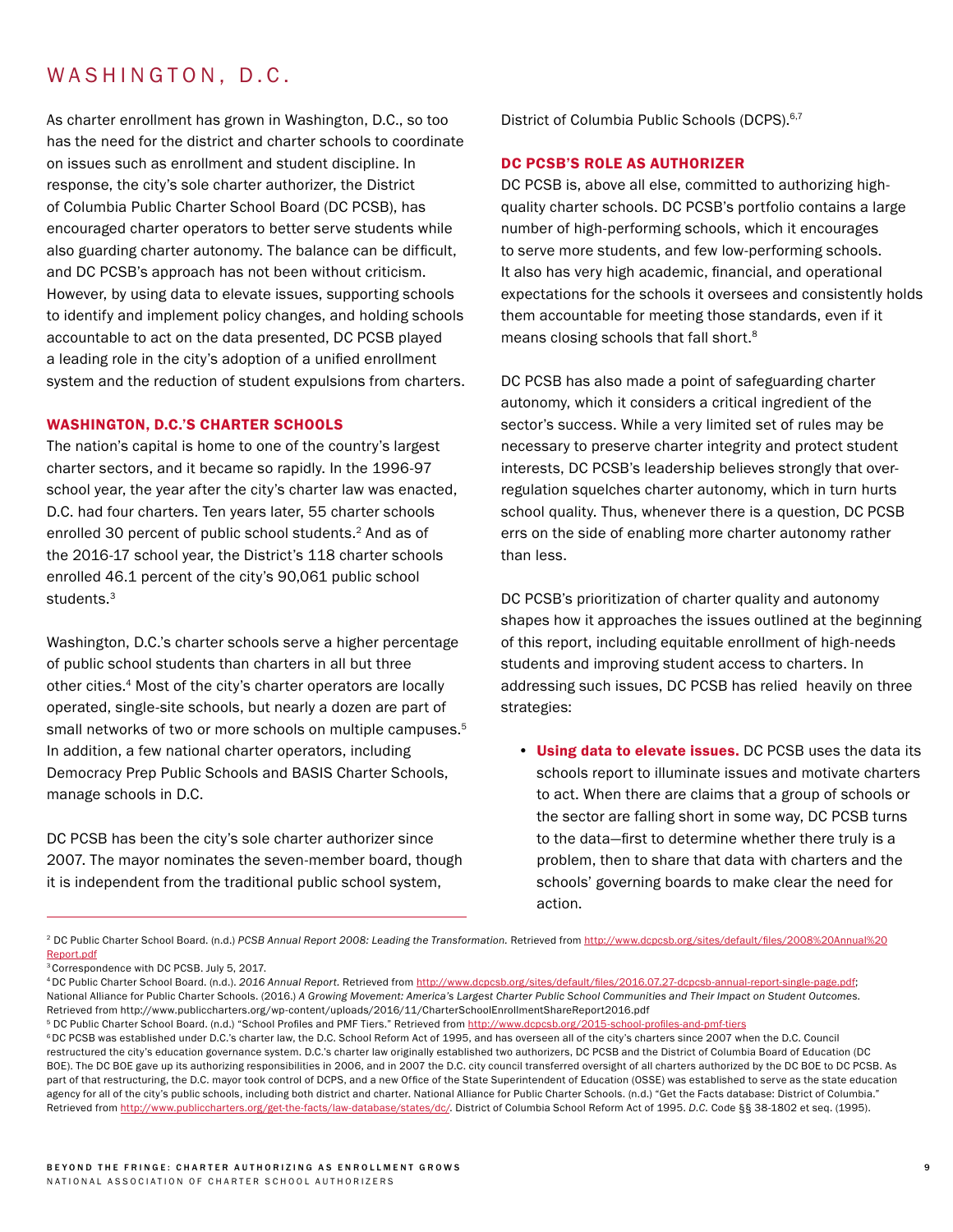- Supporting schools to identify and implement policy changes. In addition to ongoing monitoring on school data and finances, DC PCSB meets regularly with schools to collaborate on challenges they face. DC PCSB works with school leaders and board members to clarify how school policies and practices may impede school performance or equitable access for students, and to identify policy changes that might remedy the issue, such as strategies to improve service for English learners and their families or other ways to expand and ensure access for all students.
- Holding schools accountable to act on the data presented. As much as DC PCSB protects charter autonomy, it also pursues accountability. In the charter bargain, autonomy and accountability go hand in hand. Thus, as part of DC PCSB's oversight, it follows up with schools to ensure that they are collecting the data they should and that they are implementing the policy changes the schools have identified to address any concerns that have arisen. DC PCSB also holds itself to high standards, guaranteeing that DC PCSB policies, systems, and resources are in place so that it can do the work needed to both support its schools and hold them accountable.

In addition to these strategies, DC PCSB has also made a point of having a seat at the table wherever issues relevant to its schools are discussed. DC PCSB currently serves on more than 45 citywide task forces, including a Cross-Sector Collaboration Task Force that makes recommendations to the mayor to improve the coherence of the city's education policies. It also participates in regular meetings with the deputy mayor for education, the state superintendent of education, and the DCPS chancellor. Though participation in these groups shapes primarily how DC PCSB interacts with the district and other government agencies (rather than how it interacts with charter operators), deliberate and consistent communication with both the city and district represent a new and growing role for DC PCSB as charter growth issues have become more relevant.

### REDUCING EXPULSIONS

### *The Problem*

During the 2011-12 school year, the city's charter schools expelled, on average, 72 of every 10,000 students. In contrast, the district expelled just one of every 10,000 (though the district sometimes sent students to a districtwide discipline center or engaged in "involuntary transfers" of students between schools in lieu of expulsion).<sup>9, 10</sup> Meanwhile, students expelled from charter schools generally returned to DCPS, increasing administrative tasks for the district and disruptions in traditional school classrooms. The problem did not go unnoticed; then-DCPS Chancellor Kaya Henderson raised the issue with DC PCSB's newly hired Executive Director Scott Pearson in January 2012. At approximately the same time, the city council requested charter expulsion data from DC PCSB.

#### *New Option, New Considerations*

DC PCSB set out to ensure that the discipline policies used in the city's charter schools were consistent with educational equity and academic quality, and it wanted to do so in a way that would infringe on charter autonomy as little as possible. Its solution focused on collecting, analyzing, and making discipline data public, which gave charter schools the opportunity to compare their practices and outcomes to other charter schools in the city.

This approach did not come without risks, however. DC PCSB recognized the need to walk a narrow line between encouraging schools to take action and mandating it. Schools also needed time to hire staff and implement practices that could provide necessary supports for students who would likely have been removed in the past. Nonetheless, DC PCSB was committed to equitable enrollment in its charters and moved forward.

<sup>7</sup> OSSE has state-level responsibilities, including overseeing federal programs and grants administered in D.C., developing student performance standards and administering annual student assessments, and collecting school data, and local-level responsibilities, including providing transportation for students with special needs, running school lunch programs, and overseeing student athletic programming.

<sup>&</sup>lt;sup>8</sup> Based on NACSA's Quality Practice Project (QPP). Key initial findings, methods, and summaries of practices are forthcoming.

<sup>9</sup> Brown, E. (January 5, 2013.) "D.C. charter schools expel students at far higher rates than traditional public schools." *The Washington Post.* Retrieved from [https://www.](https://www.washingtonpost.com/local/education/dc-charter-schools-expel-students-at-far-higher-rates) [washingtonpost.com/local/education/dc-charter-schools-expel-students-at-far-higher-rates-than-traditional-public-schools/2013/01/05/e155e4bc-44a9-11e2-8061-](https://www.washingtonpost.com/local/education/dc-charter-schools-expel-students-at-far-higher-rates) [253bccfc7532\\_story.html?utm\\_term=.dbdb3329d77f](https://www.washingtonpost.com/local/education/dc-charter-schools-expel-students-at-far-higher-rates)

<sup>10</sup> According to a *Washington Post* analysis of school data from 2010 to 2013, D.C. charter schools expelled 676 students and traditional schools expelled 24. In the 2011-12 school year, charters expelled 227 students while traditional schools expelled three. Brown, E. (January 5, 2013.) "D.C. charter schools expel students at far higher rates than traditional public schools." *The Washington Post*. Retrieved from [https://www.washingtonpost.com/local/education/dc-charter-schools-expel-students-at-far-higher-rates-than](https://www.washingtonpost.com/local/education/dc-charter-schools-expel-students-at-far-higher-rates)[traditional-public-schools/2013/01/05/e155e4bc-44a9-11e2-8061-253bccfc7532\\_story.html?utm\\_term=.03984faa94b9](https://www.washingtonpost.com/local/education/dc-charter-schools-expel-students-at-far-higher-rates)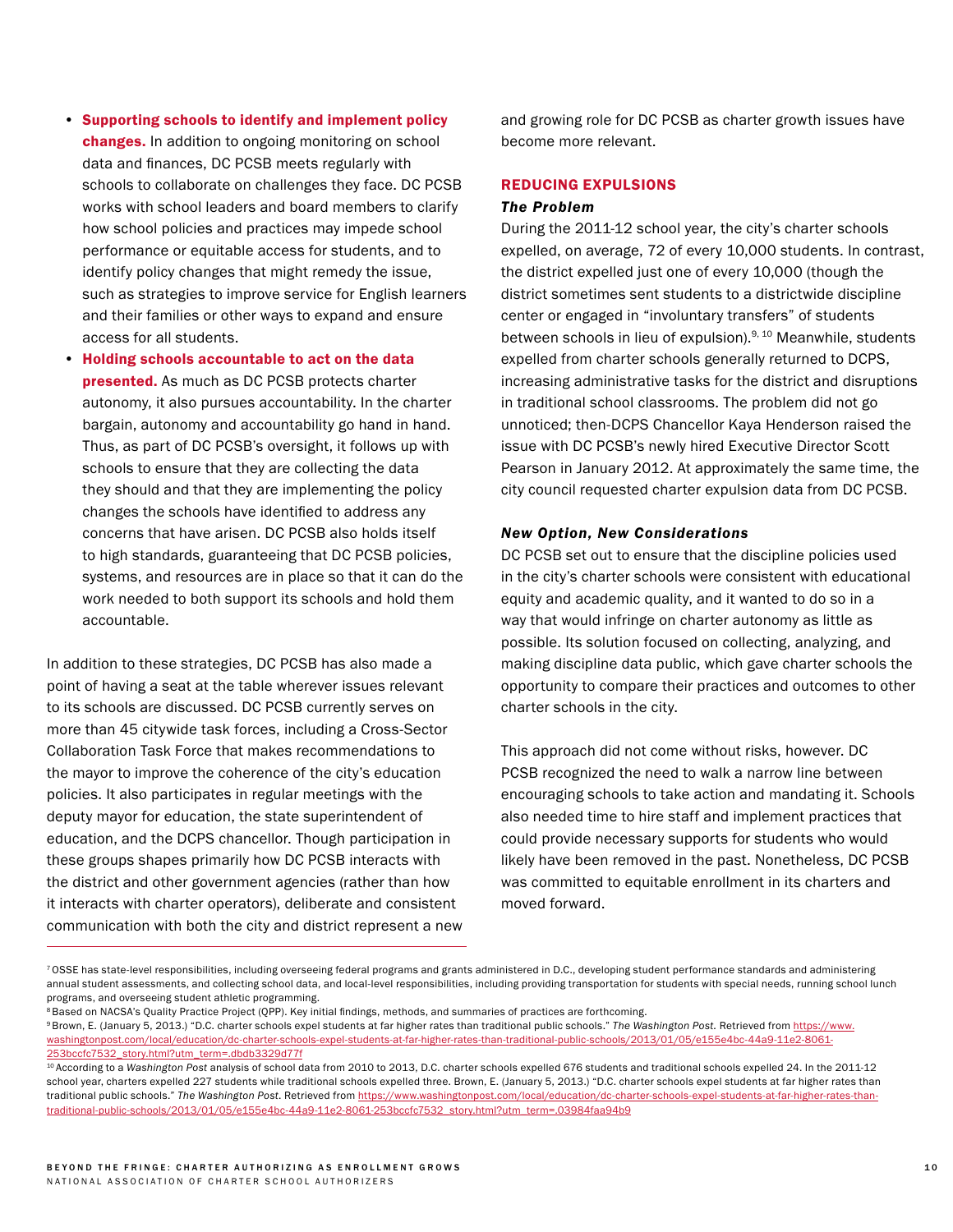#### *Implementing a Solution*

DC PCSB's first step was to cast light on the issue. It reasoned that charter school board members overseeing schools with abnormally high expulsion rates were likely unaware of the data and would be uncomfortable when confronted by it, so DC PCSB shared hard statistics on the number of suspensions and expulsions. DC PCSB also released the data publicly; in February 2012, DC PCSB released two years of suspension and expulsion data and released a third year of data the following August. The data showed that while many charters had very few or no expulsions, others were clear outliers. In response, The Washington Post published several articles featuring schools with high expulsion rates, adding to public pressure for change.<sup>11</sup>

DC PCSB also contacted school operators that had higherthan-normal expulsion rates and asked tough questions, prompting school operators to reflect on practices. The next year, DC PCSB monitored out-of-school suspension and expulsion data each month, following up with school operators who were outliers compared to other public charter schools. DC PCSB held several meetings with charter leaders in which they looked at their rates compared to other schools and gave those leaders the opportunity to brainstorm together and share best practices. DC PCSB also provided training for interested schools in trauma, behavior management, and restorative justice approaches to help schools rethink their approaches. In the rare instances where expulsion rates were particularly high and did not show signs of improving and other key metrics—such as suspension rates and midyear withdrawals—were also above average, DC PCSB held meetings with the school's charter board to elevate the issue further.

DC PCSB also worked with school board members to improve their understanding of discipline issues so they could make informed policy decisions and hold school leaders

accountable. DC PCSB has conducted training for charter school leaders on effective school discipline and practices as well, including alternatives to suspension and expulsion, and ways to improve classroom management and motivate hard-toreach students.12 All the while, DC PCSB has done its best to avoid dictating how charters should act and to avoid including specific suspension or expulsion rates in its performance framework or tiered approach to school intervention.

In addition, DC PCSB has turned the light on itself. While working with schools on their exclusionary discipline challenges, DC PCSB realized that schools lacked clear guidance on how long a suspension must be to qualify for reporting purposes. In response, DC PCSB took steps to clarify such policies. If schools refused to follow those policies, DC PCSB was prepared to levy penalties. Finally, DC PCSB integrated several of its data collection tools and systems to look at attendance and discipline data together and added staff to increase its capacity to review and assess discipline data. DC PCSB can now check school discipline data in real time and quickly advise schools when concerns arise.

#### *Results*

The results validate DC PCSB's approach. From 2011- 12 to 2015-16, the charter expulsion rate dropped from 227 students (0.82 percent) to just 81 (0.21 percent). $13$ Suspension rates have also decreased.<sup>14</sup> Furthermore, DC PCSB, in collaboration with DCPS and the Office of the State Superintendent of Education (OSSE), developed equity reports that publicly report student discipline data, as well as student enrollment, attendance, student achievement, and mid-year entry and withdrawals, by student subgroup for each school in the city. Equity reports helped to standardize how schools across D.C. report this data and cast light on key metrics, allowing families and the public to make apples-to-apples comparisons between schools and hold them accountable for change, if need be. OSSE now publishes the reports for all public schools on its website.<sup>15</sup>

<sup>11</sup> Turque, B. (February 17, 2012.) "Charters quick to suspend, expel, council told." *The Washington Post*. Retrieved from [https://www.washingtonpost.com/blogs/dc-schools](ttps://www.washingtonpost.com/blogs/dc-schools-insider/post/charters-quick-to-suspend-expel-council-)insider/post/charters-quick-to-suspend-expel-council-told/2012/02/17/gIQAQRGIKR\_blog.html?utm\_term=.ca160c27ad77; Brown, E. (September 21, 2012.) "Some charter schools suspend, expel students at high rates." *The Washington Post.* Retrieved from [https://www.washingtonpost.com/blogs/dc-schools-insider/post/charter-schools-suspend](https://www.washingtonpost.com/blogs/dc-schools-insider/post/charter-schools-suspend-expel-students-)[expel-students-at-widely-varying-rates/2012/09/21/8b72ffa0-03f2-11e2-91e7-2962c74e7738\\_blog.html?utm\\_term=.afa37dc65fca](https://www.washingtonpost.com/blogs/dc-schools-insider/post/charter-schools-suspend-expel-students-); Brown, E. (January 5, 2013.) "D.C. charter schools expel students at far higher rates than traditional public schools." *The Washington Post*. Retrieved from [https://www.washingtonpost.com/local/education/dc-charter](https://www.washingtonpost.com/local/education/dc-charter-schools-expel-students-at-far-higher-rates)[schools-expel-students-at-far-higher-rates-than-traditional-public-schools/2013/01/05/e155e4bc-44a9-11e2-8061-253bccfc7532\\_story.html?utm\\_term=.03984faa94b9](https://www.washingtonpost.com/local/education/dc-charter-schools-expel-students-at-far-higher-rates) <sup>12</sup> Gross, B., Tuchman, S., Yatsko, S. (2016). "Grappling with Discipline in Autonomous Schools: New Approaches from D.C. and New Orleans." University of Washington Bothell: Center on Reinventing Public Education. Retrieved from [https://www.crpe.org/publications/grappling-discipline-autonomous-schools-new-approaches-dc-and-new-orleans](https://www.crpe.org/publications/grappling-discipline-autonomous-schools-new-approaches-dc-and-new-) <sup>13</sup> DC Public Charter School Board. (n.d.) "2011-12 School Suspension and Expulsion Data." Retrieved from [http://www.dcpcsb.org/report/attendance-discipline-and-truancy](http://www.dcpcsb.org/report/attendance-discipline-and-truancy-report)[report;](http://www.dcpcsb.org/report/attendance-discipline-and-truancy-report) DC Public Charter School Board. (n.d.) "2015-16 Attendance and Truancy Report." Retrieved from http://www.dcpcsb.org/report/attendance-discipline-and-truancy-report 14 Lake et al. (2017). "Bridging the District-Charter Divide to Help More Students Succeed." *University of Washington Bothell: Center on Reinventing Public Education*. Retrieved from<https://www.crpe.org/publications/bridging-district-charter-divide>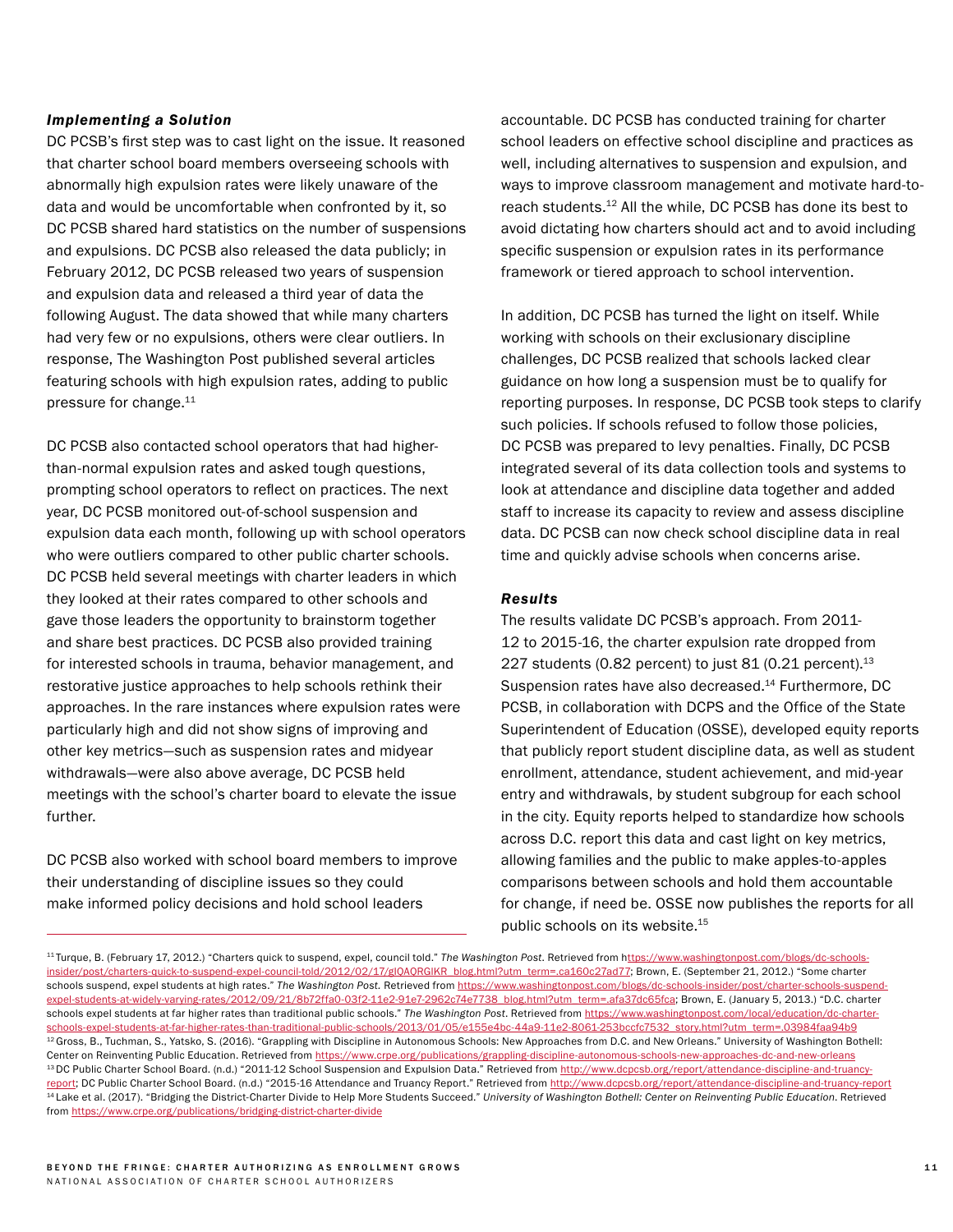#### ADOPTING A COMMON ENROLLMENT SYSTEM

#### *The Problem*

As in most places, D.C. charter schools developed their own systems to enroll students. As the number of charter schools in D.C. grew, however, the process of navigating many different enrollment systems became unwieldy for many families to navigate. These differences also created problems for individual schools as students moved on and off waiting lists, causing enrollment numbers to bounce around for several weeks at the start of each academic year and administrators to wonder how much funding they would receive (and whether they could really afford that extra teacher).<sup>16</sup> In addition, the charter sector faced criticism for counseling out or otherwise discouraging some students from applying, though few actually did so.

#### *New Option, New Considerations*

In 2012, Executive Director Scott Pearson and Chancellor Kaya Henderson approached the education nonprofit NewSchools Venture Fund (NewSchools) about developing a solution to the problems stemming from schools' different enrollment processes. DC PCSB and DCPS worked with NewSchools and several independent consultants to convene a task force, and discussions quickly led to common enrollment.

Common enrollment would offer charters a number of benefits. It would simplify the enrollment process for families (and likely increase enrollment as a result), reduce the typical wait list shuffle each fall, and help mitigate allegations that charter enrollments were rigged. But at the same time, participating in a unified enrollment system with the district would mean losing control over the application and enrollment processes. Many charters were also leery of the district, and hence, whether a common enrollment system would treat them fairly. Meanwhile, common enrollment would threaten enrollment at traditional district schools by making it easier for families to apply to several charters at once. Nonetheless, the merits seemed to outweigh the risks from the perspective of DC PCSB's leadership, and it got to work convincing charters.

#### *Implementing a Solution*

DC PCSB could not force schools to participate in a common enrollment system—nor did it want to usurp school autonomy in that way. But DC PCSB did see an opportunity to get charters on board by their own volition. It focused its initial recruitment efforts on the city's largest Charter Management Organizations (CMOs) that could help build momentum for the initiative, touting the benefits of a common enrollment system. At the same time, DC PCSB's active participation designing the common enrollment system ensured the charter sector's voice in its development, implementation, and governance. In addition, NewSchools hired an external consultant to develop and launch the enrollment system, providing a needed "honest broker" the charter sector—and DCPS— could trust. All the while, Pearson worked behind the scenes, speaking with individual charter operators to allay their concerns and ensure their voices were heard. These efforts paid off, and the city's unified enrollment lottery system, My School DC, launched in 2013 under the auspices of the independent Institute for Innovation in Public School Choice.

DC PCSB has and continues to play an accountability role, as well. It screens charter student recruiting materials for any language that might dissuade applicants and has prohibited application requirements that might do the same. DC PCSB has even gone so far as to initiate a "mystery shopper" program where members of its staff pose as parents seeking to enroll their children. $17$  They ask several questions, including questions about enrolling students with disabilities. If the school gives a response signifying a barrier to open enrollment for all students, a different DC PCSB mystery shopper calls again in order to determine if the response was an isolated incident. If not, DC PCSB contacts the school as itself and offers to provide re-training on open enrollment. In addition, DC PCSB can issue a notice of concern to any school found to discourage students from applying or limiting enrollment in any way, and DC PCSB considers such notices in its charter reviews. The goal of this program is not to catch schools acting inappropriately but to identify where a problem exists and work with operators to correct it.

<sup>15</sup> Osborne, D. (2015). A Tale of Two Systems: Education Reform in Washington D.C. Progressive Policy Institute. Retrieved from [http://www.progressivepolicy.org/wp-content/](http://www.progressivepolicy.org/wp-content/uploads/2015/09/2015.09-Osborne_Tale-of-Two-Systems_Educ) uploads/2015/09/2015.09-Osborne\_Tale-of-Two-Systems\_Education-Reform-in-Washington-DC.pdf<br><sup>16</sup> Archer, K. (June 29, 2012.) "Create one single lottery for charter and non-charter schools." Greater Greater Washington. Retrie

[one-single-lottery-for-charter-and-non-charter-schools](https://ggwash.org/view/28192/create-one-single-lottery-for-charter-and-non-charter-schools)

<sup>&</sup>lt;sup>17</sup> DC PCSB. (2016.) "Review of the Washington DC Mystery Shopper Program." Retrieved from<http://www.dcpcsb.org/blog/review-washington-dc-mystery-shopper-program>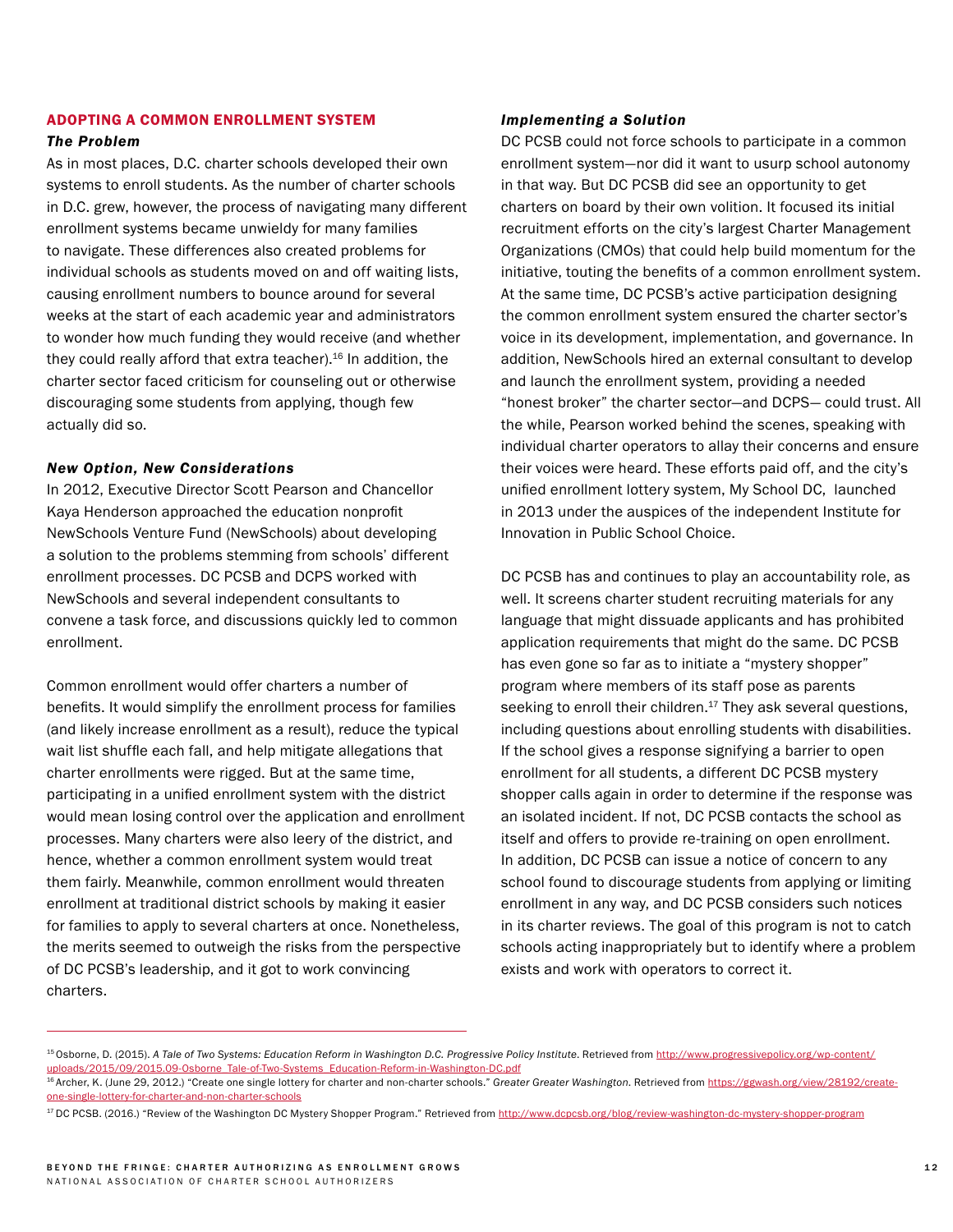#### *Results*

Nearly 85 percent of charter schools serving K-12 students participated in My School DC in its first year.<sup>18</sup> In the 2016-17 school year, only six of the city's 100+ charters serving preschool to high school students did not participate.19 Moreover, the Office of the Deputy Mayor of Education started overseeing the process in 2014, and My School DC now manages waitlists centrally, evidence that both DCPS and charters trust the lottery's legitimacy.20 In addition, students and families show their confidence in My School DC by applying in increasing numbers: there were 23,448 applicants for the 2017-18 school year, an increase of more than 4,500 applicants since the inception of the lottery in 2014-15.<sup>21</sup>

#### THE PATH AHEAD

DC PCSB successfully worked with charters to reduce expulsion rates across the sector by using data to elevate issues, supporting schools to identify and implement policy changes, and holding schools accountable to act on the data presented. Similarly, DC PCSB's approach led to a common enrollment system without requiring schools to join. As the table at the beginning of this report illustrates, however, many thorny issues remain. And unless charters gain access to district facilities, it is unclear how much more progress the sectors can make deploying only the strategies they've used so far.

#### *The Link Between Facilities and Student Access*

With very few exceptions, D.C.'s charters do not have access to district facilities. New charters have still managed to open, and many successful operators have grown. But they must locate where they can find a suitable facility, which may not be where a new charter school is most needed.

As a result, some corners of the city have very few (or no) high-quality school options, while other neighborhoods offer families several good choices. There is also no citywide strategy for growing the supply of high-quality schools.

Consequently, district and charter schools have at times found themselves in direct competition. Such was the case in 2014 when a new charter school opened across the street from a district school serving the same grade levels and with the same science and technology focus.<sup>22</sup>

From DC PCSB's perspective, these consequences are acceptable trade-offs because more high-quality charter schools are preferable to fewer, even if they could be more impactful or make better use of public resources elsewhere in the city. Not only do charters outperform district schools on average, but they have spurred district improvements as DCPS aims to compete for enrollment.<sup>23</sup>

Nonetheless, most would agree that school siting in Washington, D.C. can be improved, and access to public school facilities seems in many ways the linchpin of more deliberate charter growth that can counter the drawbacks of the current approach.

#### *Facilities as an Incentive to Take Risks*

Facilities also seem an important carrot to encourage charters to adopt new practices that will allow them—and consequently, the city as a whole—to expand student access. By and large, D.C. charters serve similar shares of the city's most disadvantaged students, though discrepancies exist within individual schools.<sup>24</sup> Equity reports published since 2013 increase pressure for schools to address those discrepancies by highlighting where they fail to pull their weight.

But even when they want to, it is not always easy for charter schools to adjust, because change can be risky, as well as expensive. For example, holding seats for students transferring into the city or changing schools after the start of the school year could mean losing out on valuable per-pupil dollars while those seats sit vacant. Serving students with significant disabilities requires deep technical knowledge that many charters lack and creates expenses that charters may struggle

<sup>&</sup>lt;sup>18</sup> Email correspondence with Sujata Bhat, Senior Manager, Education Forward. July 5, 2017. Note that D.C. charter schools for adults do not participate in My School DC. My School DC. (n.d.) "School Options Outside My School DC." Retrieved from <http://www.myschooldc.org/find-schools/school-options-outside-my-school-dc> 19 D.C. charter schools for adults do not participate in My School DC. My School DC. (n.d.) "School Options Outside My School DC." Retrieved from [http://www.myschooldc.org/](http://www.myschooldc.org/find-schools/school-options-outside-my-school-dc)

[find-schools/school-options-outside-my-school-dc](http://www.myschooldc.org/find-schools/school-options-outside-my-school-dc)

<sup>20</sup> OSSE began running My School DC in fall 2017. Correspondence with DC PCSB. July 5, 2017.

<sup>&</sup>lt;sup>21</sup> Correspondence with DC PCSB. July 5, 2017.

<sup>22</sup> Brown, E. (July 5, 2014.) "New D.C. charter school highlights debate over planning." *The Washington Post*. Retrieved from [http://www.washingtonpost.com/local/education/new](http://www.washingtonpost.com/local/education/new-dc-charter-school-highlights-debate-over-planning/)[dc-charter-school-highlights-debate-over-planning/2014/07/05/e0273644-02ea-11e4-b8ff-89afd3fad6bd\\_story.html?utm\\_term=.1460a5b4a395](http://www.washingtonpost.com/local/education/new-dc-charter-school-highlights-debate-over-planning/)

<sup>23</sup> Mead, S., Mitchel, A., Rotherham, A. (2015.) *The State of the Charter School Movement.* Bellwether Education Partners. Retrieved from [https://bellwethereducation.org/sites/](https://bellwethereducation.org/sites/default/files/Charter%20Research%200908%20FINAL.pdf) [default/files/Charter%20Research%200908%20FINAL.pdf](https://bellwethereducation.org/sites/default/files/Charter%20Research%200908%20FINAL.pdf)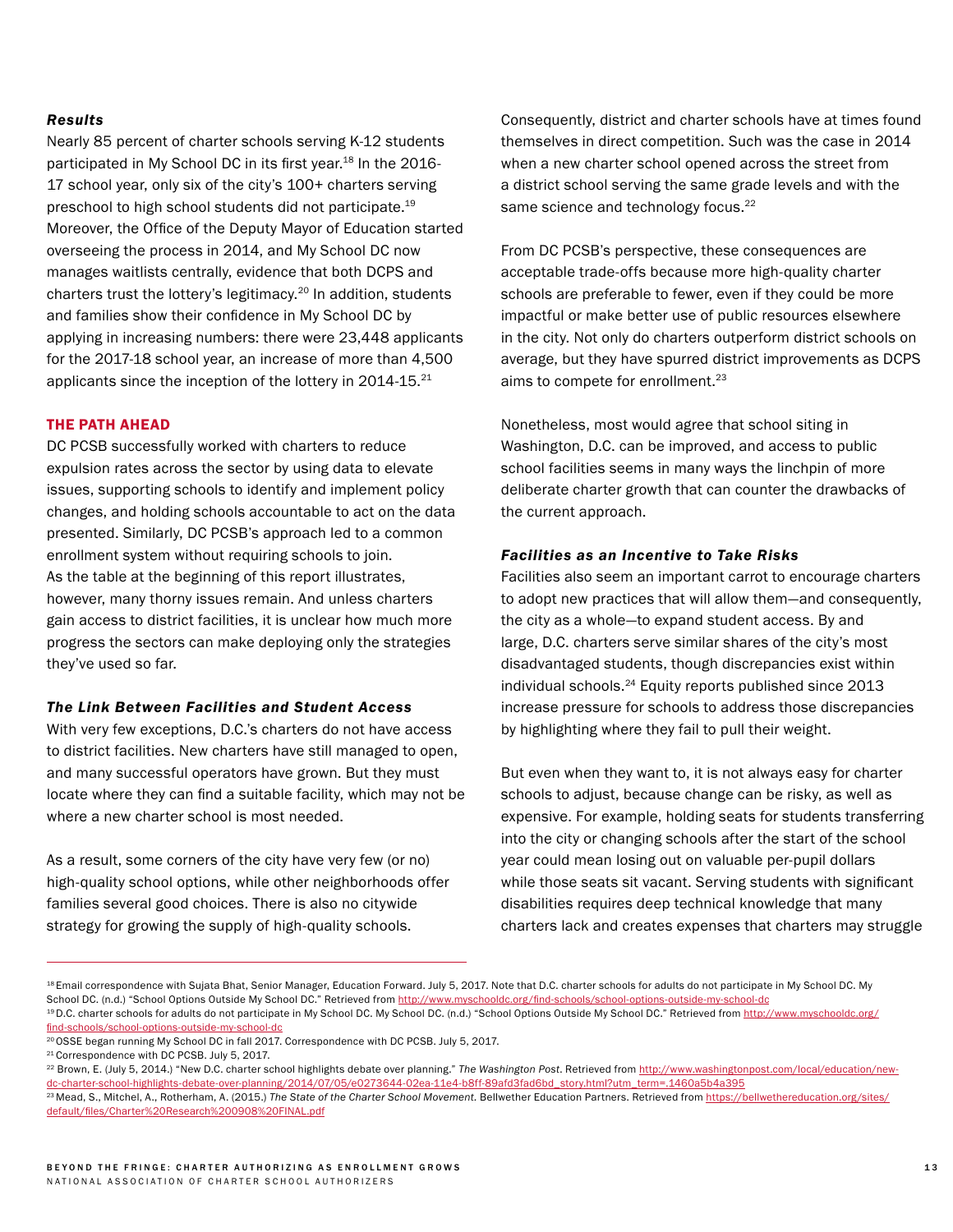to afford if they cannot spread the costs of acquiring it across several schools. And students transferring into and out of a school may disrupt the school's culture, undermining the success some schools have managed to achieve. Given these risks and others, charters sometimes have little to gain but much to lose by changing how they operate. Meanwhile, DCPS, and the city of Washington, D.C. more broadly, have yet to effectively leverage facilities as "opportunities" to encourage—and create the capacity for charters to serve as more equal partners in addressing the needs of all students. Though various mechanisms are in place that allow DCPS and the mayor to give charters access to school buildings, they are seldom used.

Admittedly, it is also not as easy for DCPS to make its facilities available to charters as it is in other cities. Both the mayor and the city council have a say in how current and shuttered school buildings are used, though in at least one case, the district has given a charter operator direct facility access.<sup>25</sup> Regardless, access to facilities seems a critical piece if DCPS and its charters are going to continue the progress they've started.

#### **CONCLUSION**

The district-charter issues described in this report are particularly urgent in Washington, D.C., where nearly half of all students attends a charter school. Consequently, the list of obstacles the sectors must work through to provide all students with equitable access to the school of their choice is long. But as the decline in charter expulsion rates and the creation of My School DC illustrate, DC PCSB's leadership has fostered progress, and it has done so while preserving charter autonomy.

*DC PCSB's leadership has fostered progress, and it has done so while preserving charter autonomy.*

<sup>24</sup> DC PCSB. (2016.) *2015-2016 DC School Equity Reports, Public Charter Schools*. Retrieved from [http://www.dcpcsb.org/sites/default/files/report/2016\\_Equity\\_Reports\\_](http://www.dcpcsb.org/sites/default/files/report/2016_Equity_Reports_Charter_Trends_.pdf) [Charter\\_Trends\\_.pdf](http://www.dcpcsb.org/sites/default/files/report/2016_Equity_Reports_Charter_Trends_.pdf)

<sup>&</sup>lt;sup>25</sup> DCPS selected DC Scholars to restart Stanton Elementary School in 2011, which gave the charter operator access to the public facility.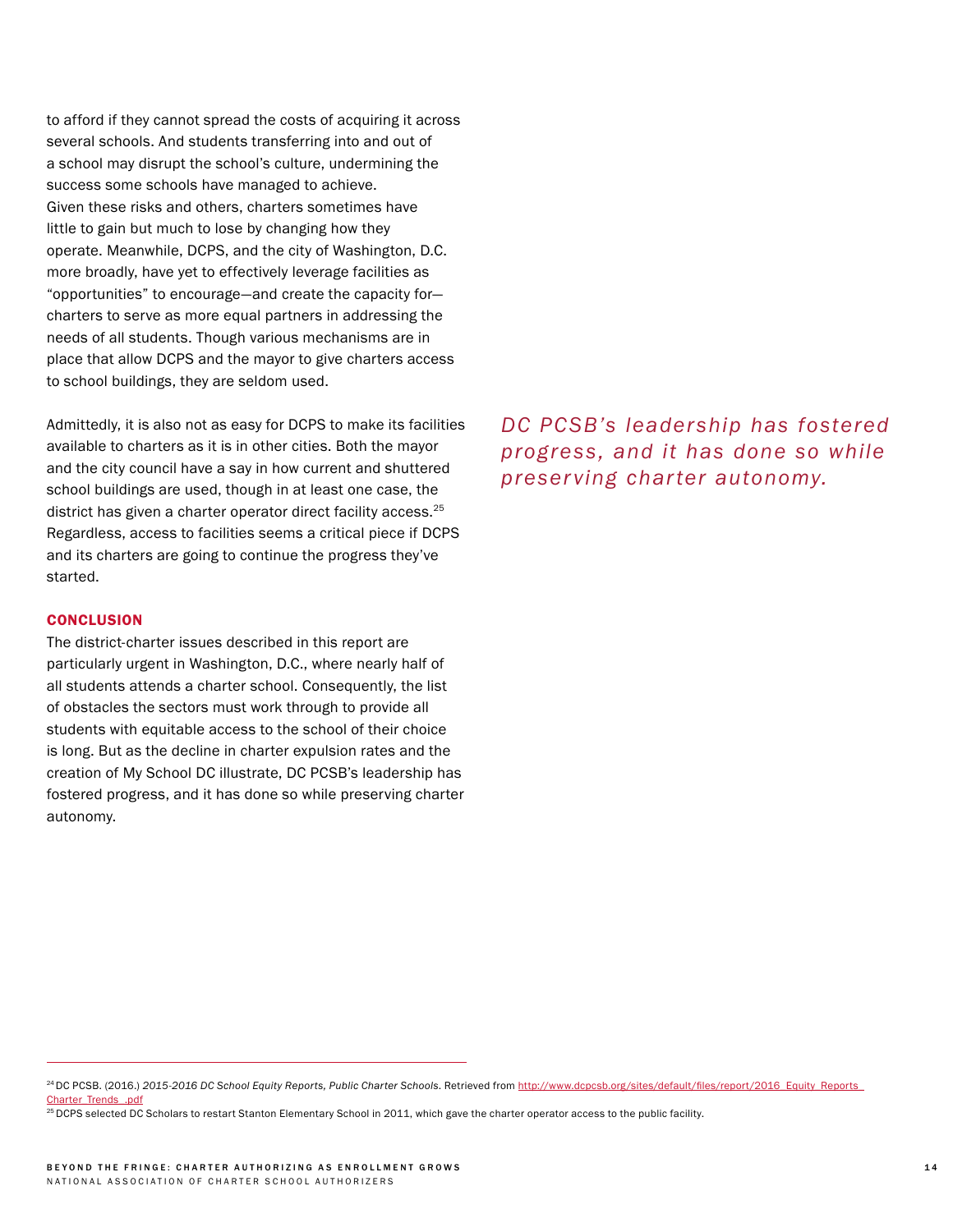# DENVER

Denver Public Schools (DPS) both operates the city's traditional district schools and authorizes its charters as part of a "portfolio management" strategy aimed at growing the number of great schools across the city. In that role, DPS seeks to treat schools the same based on quality. But differences in how district and charter schools operate, and the resources available to them, can undermine those efforts. In response, DPS has engaged charters to discuss pressing issues and develop solutions. It has also leveraged district resources to support charters as they standardize key enrollment practices, such as enrolling students that transfer after the start of the school year, and serve new student populations, including students with significant disabilities.

#### DENVER'S CHARTER SECTOR

Charter growth has been slow and steady in Denver. Charters enrolled 8 percent of students in 2005-06.<sup>26</sup> Five years later, charter enrollment reached 11 percent. And in 2016-17, it was 20 percent, accounting for nearly 18,500 public school students.27 Although more than 50 charter schools operate in Denver, three operators—Denver School of Science and Technology (DSST), Knowledge is Power Program (KIPP) Colorado Schools, and STRIVE Preparatory Schools—enroll nearly half of the city's charter students.<sup>28</sup> And just one authorizer—DPS—oversees them all.

#### DPS'S ROLE AS AUTHORIZER

The district's authorizing functions take place within the Office of Portfolio Management. Charter authorizing is not a distinct line of work for DPS. Rather, it represents one "hat" the district wears in its role as a portfolio manager working to increase the supply of and access to great public schools of all kinds across the city—including district, charter, and semiautonomous "Innovation" schools.29

Like other high-quality authorizers, DPS has not been shy about exacting accountability, including closing charter schools that do not meet their high standards, and approving only strong applications for new schools. As a result, DPS's charter sector has steadily improved. In 2015-16, more than

two-thirds of charter students attended a "high-quality" school as measured by the district's School Performance Framework the highest percentage of students of any type of school operator. DPS's charters also tend to be strong financially and organizationally.30

The Office of Portfolio Management's vantage point differs from that of some other high-quality authorizers, however. Unlike independent authorizers or even some district authorizers with a dedicated authorizing office, the Office's perspective is rooted in the district's responsibility to create a healthy ecosystem of schools that can meet both the current and future needs of students across the city. Its approach also reflects the fact that it has access to the district's resources.

#### *Guiding Equities*

In 2010, DPS and all of the city's charter operators signed a district-charter collaboration compact as part of an initiative of the Bill & Melinda Gates Foundation to broker healthy relationships between the sectors. Through that work, district and charter leadership agreed to the "three equities" that continue to govern all public schools in Denver, including district-run and charter:

- Equity of opportunity. All schools have the same access to resources, including per-pupil dollars, tax override revenues, support services from the district, and to the maximum extent possible, access to district facilities on the same cost basis.
- Equity of responsibility and access. All schools must offer equitable and open access to all students regardless of socio-economic, ability, language, or other status—and share equally in districtwide responsibilities, such as the cost of districtwide special education.<sup>31</sup>
- Equity of accountability. All schools have the same accountability system and the same rules and standards for opening new schools and closing existing schools. These three equities translate into practice in two key ways. First, DPS is willing to play a leading role to find solutions to the challenges identified at the start of this report because doing so ultimately allows it to serve students better.

<sup>&</sup>lt;sup>26</sup> National Alliance for Public Charter Schools. (n.d.) "The Public Charter Schools Dashboard." Retrieved from [www.publiccharters.org/dashboard/home](http://www.publiccharters.org/dashboard/home)

<sup>&</sup>lt;sup>27</sup> Denver Public Schools. (2017.) "Accountability Report May 2017."

<sup>&</sup>lt;sup>28</sup> Though KIPP is a national charter school network, individual regions are local CMOs.

<sup>&</sup>lt;sup>29</sup> Innovation schools are semi-autonomous schools that DPS manages but that have received waivers from provisions of district policy, state statute, and collective bargaining agreements with the goal of encouraging schools and districts to design and implement innovative practices in a wide variety of areas for the purpose of improving student outcomes. Nearly 50 Innovation schools operated in 2016-17.

<sup>&</sup>lt;sup>30</sup> Based on NACSA's Quality Practice Project (QPP). Key initial findings, methods, and summaries of practices are forthcoming.

<sup>&</sup>lt;sup>31</sup> DPS is the LEA for all schools, including charters.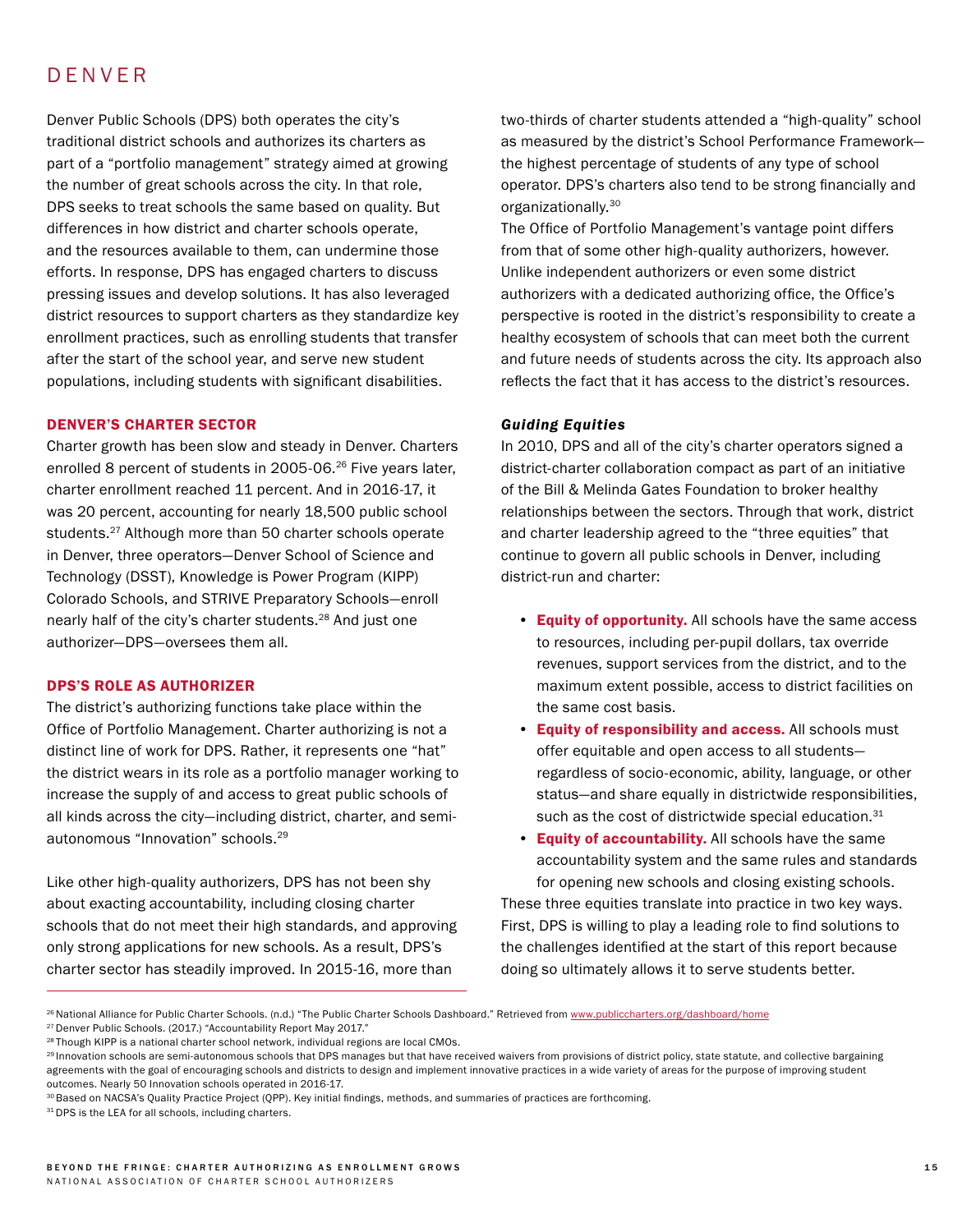Second, DPS aims to treat all schools the same way based on school quality and how the school addresses student need. In other words, DPS believes all schools should face the same expectations and play by the same core set of rules. As Jennifer Holladay, executive director of the Office of Portfolio Management, explains, "We can't create rules that treat some schools well and others badly. We have to treat all schools with equity to make sure they can serve all children equally well."

#### *Getting Everyone to Play by the Same Rules*

Of course, charter schools arose precisely to play by different rules that would free them from many of the constraints district schools face. Hence, there is a tension between playing by the same rules and charter autonomy.<sup>32</sup> Ultimately, the more rules charters must follow, the less autonomy they will have. At some point, there is a risk that charters may lose so much of their autonomy that they will not be substantively different from district schools. Moreover, authorizers cannot simply mandate that the charters in their portfolio abide by a particular set of rules from which they are exempt under law.

Recognizing these tensions, DPS aims to protect charter autonomies related to school governance and program autonomy. But it has taken steps to convince charters to follow the same enrollment rules as the city's other public schools. To do so, DPS has relied largely on two strategies:

• Regular dialogue. Since becoming a Gates districtcharter compact site in 2010, DPS and charter operators have regularly met to discuss their concerns and develop solutions to pressing issues that affect students across all public schools. Today, a nine-member District-Charter Collaborative Council meets monthly, and comprises four district and five charter representatives. In addition, five working groups focus on specific topic areas, such as special education and school finance, to make policy recommendations to the Council.<sup>33</sup> Any charter school may volunteer for those working groups.

When an issue arises, DPS's first move is to raise it with charter operators within the Council, grounding discussions in the three equities. The Council may then decide to create a working group that can begin developing a solution (though that process may take months or even years). DPS claims that these collaborative conversations have done much to mobilize both sectors on issues because they share the same goal: serving all students.

• Leveraging resources. As Superintendent Tom Boasberg describes it, opportunity and responsibility are different sides of the same coin. Hence, DPS acknowledges that if charters are to assume responsibility for serving more high-needs students, it must provide them equal access to the resources needed to do so, including levy dollars and facilities.

The next section looks more deeply at two instances where an issue related to charter growth came to the forefront, and DPS engaged charters in dialogue and leveraged resources to implement a solution.

#### CREATING ENROLLMENT ZONES *The Problem*

In 2012, Denver launched SchoolChoice, a single enrollment system that allows students to apply to any district or charter school through a single process adhering to the same timeline.<sup>34</sup> Though unified enrollment was a major policy shift, other differences in enrollment practices between school types continued to cause issues for both schools and families. Most notably, charter schools did not have to enroll students after the start of the school year or fill vacancies (backfill) when a child left. Though several charter operators took these steps anyway, the district was largely responsible for accommodating transfer students, which was logistically difficult, especially as charter enrollment grew. Students transferring into and out of the district or moving between DPS schools mid-year also tended to have some of the greatest academic needs, and hence were some of the most difficult to serve.

<sup>32</sup> There have also been instances where DPS changed the rules for district schools to match those of charters.

<sup>33</sup> Denver Public Schools, Office of School Reform and Innovation. (2011). "Collaborative Council: Council Overview, Structure and Function." Retrieved from [http://portfolio.](http://portfolio.dpsk12.org/wp-content/uploads/2015/08/Council-Overview-Structure-Function-v2.pdf) [dpsk12.org/wp-content/uploads/2015/08/Council-Overview-Structure-Function-v2.pdf;](http://portfolio.dpsk12.org/wp-content/uploads/2015/08/Council-Overview-Structure-Function-v2.pdf) Denver Public Schools. (2012). *Denver District-Charter Collaborative Council*. Retrieved from [https://www.charterschoolcenter.org/sites/default/files/files/field\\_publication\\_attachment/Best%20Coop%20Practices%20Presentation%2C%20Denver%202012\\_0.pdf](https://www.charterschoolcenter.org/sites/default/files/files/field_publication_attachment/Best%20Co) 34 Although both Washington, D.C. and Denver have created a unified enrollment system, this report aims to highlight different kinds of solutions to the challenges outlined in the earlier table. In Denver, we focus on the creation of enrollment zones and the creation of special education centers in charter schools, while in Washington, D.C., we focus on reductions in charter expulsions and the creation of a unified enrollment system. This is not to diminish the significance of unified enrollment in Denver but to include a wider breadth of examples.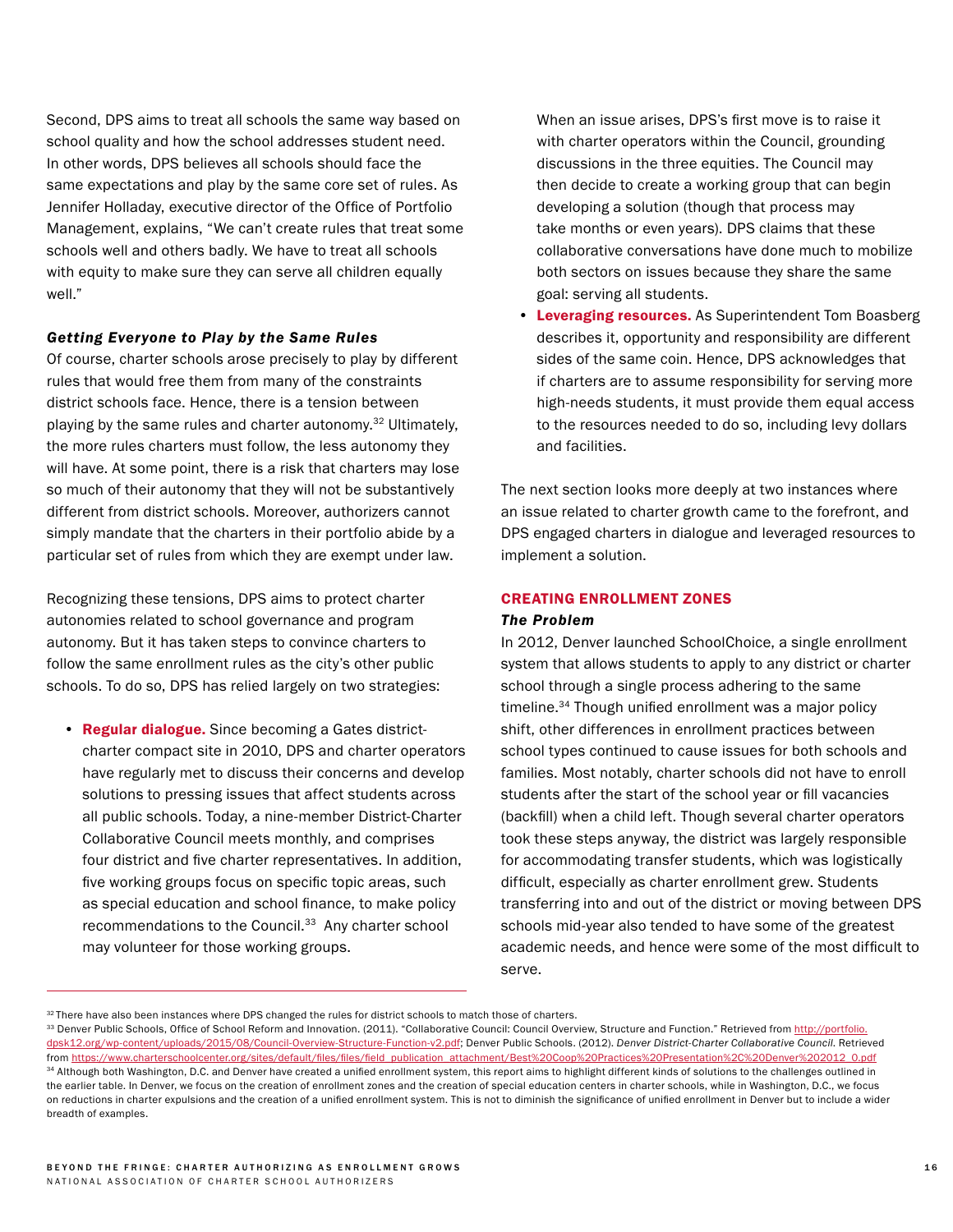Some enrollment processes created barriers for families, as well. Students who did not choose a school were automatically enrolled in a district school, and students transferring into the district had little access to charters. At the same time, charters faced public criticism for not serving as many transferring and mobile students.

#### *New Option, New Considerations*

In response, DPS recruited charters to participate in new "enrollment zones" it was creating.<sup>35</sup> Students have preference in any school in their enrollment zone serving their grade level, rather than just one neighborhood school. In addition, schools in an enrollment zone must hold a small number of seats (5 percent) at the start of the year to accommodate students who transfer into the district. Transferring students can then choose from any school with availability in their zone using the city's enrollment system.<sup>36</sup>

In addition to helping to address the challenges described above, DPS hoped that charter participation in enrollment zones could increase the number of high-quality schools in several rapidly growing communities where few such options were available and perhaps even create more integrated schools in communities where housing patterns had become increasingly segregated.

Participating in an enrollment zone, however, had trade-offs for both charter and district schools. Enrolling students at different points of the year and in different grades also meant having less continuity with respect to both school culture and curriculum. The impact would be most significant for charter schools that struggled to fill their seats each year or fell into a particularly small enrollment zone with just one or two other schools serving the same grade levels. With more available seats and fewer schools with which to share the responsibility (and burden) of accommodating students transferring into the zone, student mobility within those schools could increase significantly.

At the same time, however, participating in an enrollment zone offered charters with low enrollment a dedicated pool of students from which to draw—students that had previously defaulted into district-run schools—though these students often had considerable academic needs. Meanwhile several district-run schools were leery of losing students. And in a district where funding is directly tied to student enrollment, such changes matter greatly.

#### *Implementing a Solution*

"We approached [these issues] the same way we approach a lot of things," Superintendent Boasberg recalls. First, DPS had a conversation with charters acknowledging the challenges they both faced with respect to existing enrollment policies. They also discussed how enrollment policies impacted student equity. According to both Boasberg and the charter operators we interviewed, charter operators' desire to meet their mission and serve all students largely motivated them to work towards a solution despite the challenges and risks of doing so.

DPS could also offer operators the opportunity to access district facilities. As enrollment zones began forming across the city, charter operators placed in a district facility were required to abide by the rules of the enrollment zone as part of their facility contract. Charters could decline the facility if they were not comfortable with the rules (although DPS could not point to an example where one did, in fact, decline). And in fact, many pre-existing charters have also chosen to participate in enrollment zones.

#### *Results*

As of the 2016-17 school year, charters participated in all nine enrollment zones in which they were located, providing transferring students greater choice and more equally sharing responsibility for serving those students across schools.<sup>37</sup> The city has also made progress getting students to the schools of their choice. For example, a busing system called "Success Express" travels to all area schools in the Far Northeast enrollment zone—including both district and charter-

<sup>&</sup>lt;sup>35</sup> Three additional changes were instituted at the same time: (1) charter schools serving a restart function for a boundary school (where all students in the same grade within the boundary default to a single school) would continue to serve students in the boundary, including mid- and late-year arriving students; (2) all charter schools, through their contracts, would set aside 5 percent of seats for late- and mid-year arriving students; and (3) all schools-including district and charter-operated-would use a shared process for student transfers between DPS schools during the school year, and leaders of both the sending and receiving schools would have to provide consent.

<sup>36</sup> Schools do not receive student funding for those empty seats unless they are filled by the October count date, so this provision could cause schools to lose funding. According to DPS, schools in the enrollment zone are expected to serve their fair share of mid- and late-year arriving students once all schools are full, even if it means exceeding the 5 percent set-aside charters are contractually obligated to hold. This remains an area of ongoing negotiation, however.

<sup>37</sup> There are 11 enrollment zones in Denver, though charters are located in just nine.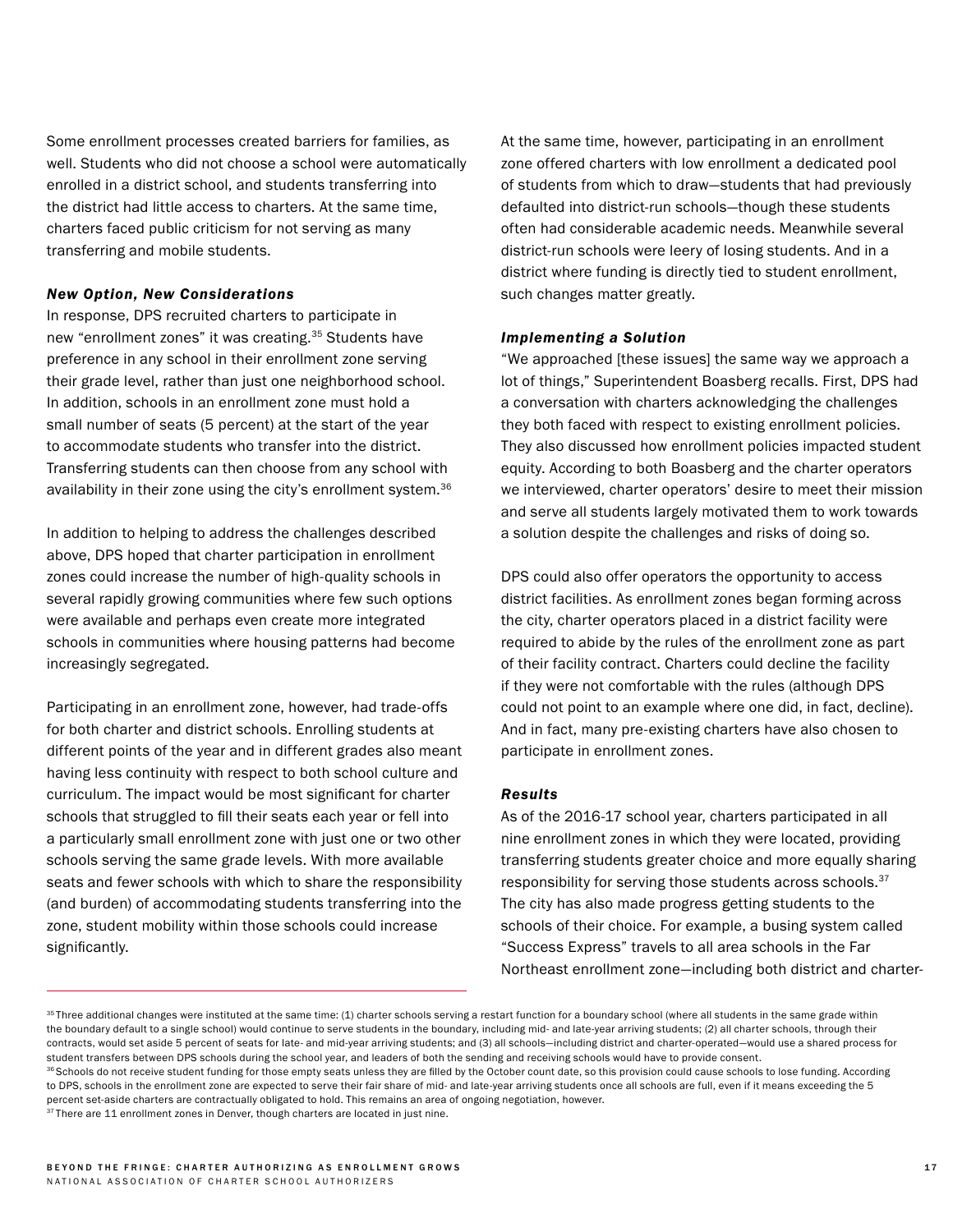operated schools (which charters purchase as a service). The program allows students to hop on and hop off, much like a city bus line. DPS does not offer a similar service in all areas of the city, however, and charters cannot generally afford to purchase traditional single-site bus routes from the district or a private provider. Consequently, most students must still provide their own transportation to charter schools, hampering student choice and highlighting how much work remains to provide true access.<sup>38</sup>

# SERVING STUDENTS WITH SIGNIFICANT DISABILITIES

#### *The Problem*

Approximately 1.9 percent of DPS students (or nearly 1,400 children) have significant disabilities.<sup>39</sup> These students attend center-based programs within schools across the city that provide specialized education services to meet their needs in a dedicated classroom setting.40 Center students generally spend most of the day in a self-contained classroom but may join other students for electives such as art, science, and physical education.

Historically, these centers have been housed almost exclusively in district-operated schools. In large part, it was simply the norm for the district to serve students with the most significant disabilities. And since charter networks operate far fewer schools than the district, most charter schools lacked the resources and technical expertise to sufficiently support students with significant disabilities, as well as the scale necessary to make such an investment.

As a consequence, however, students with the greatest needs have had the fewest educational options, and they sometimes have to travel long distances to enroll in a suitable program. Meanwhile, DPS bore nearly full responsibility for finding placements for those students, and charters faced criticism for being inaccessible to some, even as a growing number of operators sought opportunities to become accessible to more students.

#### *New Option, New Considerations*

As part of the 2010 district-charter collaboration compact, DPS and charters committed to ensuring equity regarding special education. Subsequently, the District-Charter Collaborative Council convened a special education task force, and a handful of charters even opened centers. However, student enrollment continued to grow, fueling the need for new centers in certain parts of the city. Soon it became clear that some center programs would need to move from district to charter schools to ensure equity of access and responsibility across the city's system of schools.

Operating high-quality centers would be a challenge for charters with no prior experience doing so, however, and likely very expensive. It would also require charters and DPS to coordinate closely and share resources in a new capacity. But doing so would offer charters the opportunity to serve a new student population and silence naysayers criticizing them for selective enrollment policies.

From DPS's perspective, there were also risks and rewards associated with charters operating centers. DPS looked forward to the opportunity to share the operational responsibility of serving Denver students with the most significant disabilities. But as the Local Education Agency (LEA) for charters, DPS would retain full legal responsibility for center students attending a charter school, and hence, the risk.

#### *Implementing a Solution*

To facilitate implementation, DPS secured bond funding to retrofit facilities to accommodate these centers—including centers at charters housed in district-owned facilities.<sup>41</sup> DPS was also able to offer the charters operating centers the same per-pupil funding it allocated to district schools. Opportunity and responsibility intersected, and charter operators began stepping up. Omar D. Blair Charter School was the first charter to offer a center program in 2010-11. Three more charter networks, including two of the city's largest—Knowledge Is Power Program (KIPP) Colorado Schools and STRIVE

<sup>38</sup> Robles, Y. (March 21, 2017.) "How limited transportation undermines school choice-even in Denver, where an innovative shuttle system has drawn Betsy DeVos's praise." *Chalkbeat.* Retrieved from [http://www.chalkbeat.org/posts/co/2017/03/21/how-limited-transportation-undermines-school-choice-even-in-denver/](http://www.chalkbeat.org/posts/co/2017/03/21/how-limited-transportation-undermines-school-choice-eve)

<sup>39</sup> Rhim, L., Sutter, J., Campbell, N. (January 31, 2017.) "Improving Outcomes for Students with Disabilities." *Center for American Progress.* Retrieved from [https://www.](https://www.americanprogress.org/issues/education/reports/2017/01/31/297746/improving-outcomes-for-s) [americanprogress.org/issues/education/reports/2017/01/31/297746/improving-outcomes-for-students-with-disabilities/](https://www.americanprogress.org/issues/education/reports/2017/01/31/297746/improving-outcomes-for-s)

<sup>40</sup> Rhim, L., Sutter, J., Campbell, N. (January 31, 2017.) "Improving Outcomes for Students with Disabilities." *Center for American Progress.* Retrieved from [https://www.](https://www.americanprogress.org/issues/education/reports/2017/01/31/297746/improving-outcomes-for-s) [americanprogress.org/issues/education/reports/2017/01/31/297746/improving-outcomes-for-students-with-disabilities/](https://www.americanprogress.org/issues/education/reports/2017/01/31/297746/improving-outcomes-for-s)

 $41$  Public dollars may not be used for private facilities, including those housing charter schools.

 $42$  Soar At Oakland also opened a center in 2012, though the charter subsequently closed due to performance issues.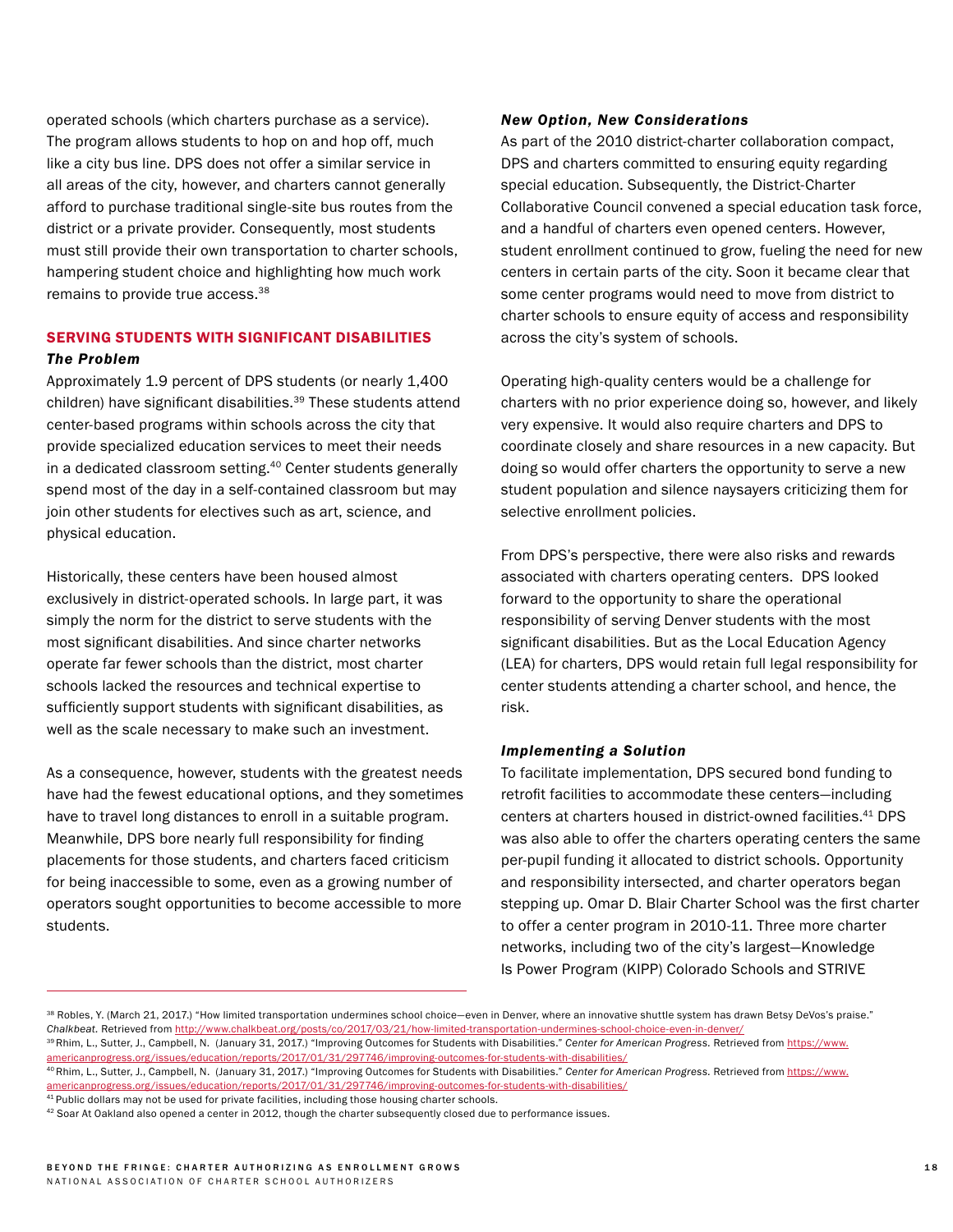Preparatory Schools—opened new center programs in 2012, while the city's third big charter network—DSST Public Schools-opened its first center program in 2013.<sup>42</sup>

During the same period, DPS also launched an "inclusive schools" cohort to support new strategies for serving students with significant disabilities outside of the more contained center program approach. Highline Academy Southeast and REACH Charter School, two charters in private facilities, engaged in this program.

#### *Results*

In 2016-17, 25 charter schools offered center or inclusion programs to approximately 175 students, representing 12 percent of all center students in Denver's public schools. Those figures have already increased nearly threefold since 2012-13 and are set to double again by 2017-18. At that point, the charter sector will serve a proportional share of students with significant disabilities.<sup>43</sup> Further, all charter contracts now include a provision requiring charter operators to open a center if the need arises in their neighborhood or region.44

More equitable enrollment of students with significant disabilities has been just one outcome of these efforts, however. The sectors have also made improvements in the way centers open and operate. DPS has developed a Center Program Plan to address frequently asked questions for schools opening centers. It is also formalizing its process and criteria to identify new center sites, as well as the standards to which centers will be held. Prompted by STRIVE charter schools, all schools opening a new center—including both district and charter—now receive a small amount of funding for a planning year before opening their doors.

The District-Charter Collaborative Council continues to work on other challenges. For example, some charters have expressed concern that their centers are merely replicating district practices to increase student access and ensure

compliance, rather than prioritizing quality. While they acknowledge the legal responsibility DPS has for serving the city's special education students, they believe that there could be more flexibility and that the city is missing out on an opportunity to capitalize on charter innovation to develop new, and potentially better, delivery models. In addition, the Council is exploring ways to finance building modifications for charters located in privately owned facilities (within legal limitations) and possibilities to increase funding for center students.

#### THE PATH AHEAD

Denver is a national leader in addressing the issues that arise as charter enrollment grows. DPS and the city's charter schools not only implemented a unified enrollment system, they adopted enrollment zones in which all schools—including charters—accept students after the start of the school year and backfill when students leave. Charters are also on track to serve a nearly equal share of students with significant disabilities within the next year. DPS shares key resources with charters, including levy dollars and facilities, and assesses all schools using the same performance framework. In addition, leaders from both sectors meet regularly to discuss and address concerns as part of the District-Charter Collaborative Council.

Nonetheless, there is still much work to do to ensure all students have access to a great public school in Denver. Moreover, student enrollment is leveling off, and districtowned facilities are becoming scarcer, changing the education landscape in which DPS and the city's charters have operated. As a result, DPS will likely need to adjust how it engages the charters it authorizes in the years ahead.

#### *Fewer Kids, Fewer Opportunities for a District Facility*

Denver's student enrollment grew for more than a decade.<sup>45</sup> In response, new schools of all kinds opened, and many new charters found homes in DPS-owned facilities, including new construction and buildings that had been shuttered. Both sectors benefited, and there was room for both to grow.<sup>46</sup>

<sup>43</sup> Denver Public Schools. "Multi-Year Center Plan." Shared by DPS July 6, 2017.

<sup>44</sup> Correspondence with DPS. July 6, 2017.

<sup>45</sup> Denver Public Schools. (2016.) *Report of Student Membership Based on the 2016 Pupil Count Submission 2016-17.* Retrieved from [http://thecommons.dpsk12.org/cms/lib/](http://thecommons.dpsk12.org/cms/lib/CO01900837/Centricity/domain/31/student%20submissions/forms/OC_) [CO01900837/Centricity/domain/31/student%20submissions/forms/OC\\_Membership\\_2016.pdf](http://thecommons.dpsk12.org/cms/lib/CO01900837/Centricity/domain/31/student%20submissions/forms/OC_)

<sup>46</sup> Many smaller charters were not happy with the district's process for awarding facilities, which they felt favored the city's largest CMOs.

<sup>47</sup> Denver Public Schools. (2016.) *Report of Student Membership Based on the 2016 Pupil Count Submission 2016-17.* Retrieved from [http://thecommons.dpsk12.org/cms/lib/](http://thecommons.dpsk12.org/cms/lib/CO01900837/Centricity/domain/31/student%20submissions/forms/OC_) [CO01900837/Centricity/domain/31/student%20submissions/forms/OC\\_Membership\\_2016.pdf](http://thecommons.dpsk12.org/cms/lib/CO01900837/Centricity/domain/31/student%20submissions/forms/OC_)

<sup>48</sup> Murray, J. (April 1, 2016.) "In Denver, a growing number of marijuana shops are close to schools." Denver Post. Retrieved from http://www.denverpost.com/2016/04/01/indenver-a-growing-number-of-marijuana-shops-are-close-to-schools/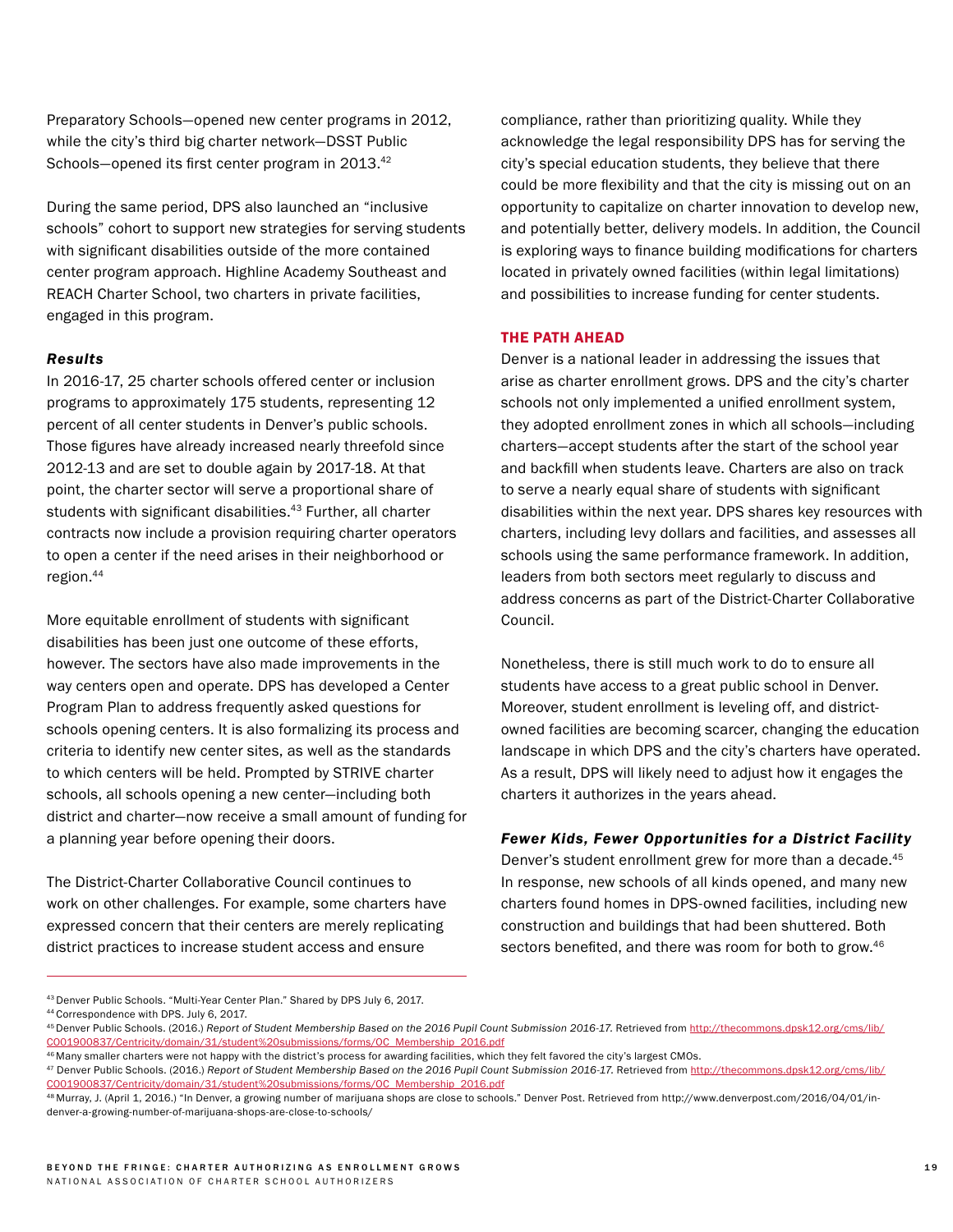But that growth is slowing. In the fall of 2016, just 951 additional students enrolled in all Denver public schools compared to the previous year, and 829 fewer students attended a district-run school.<sup>47</sup> As a result, new construction has become a rarity, and there are no more shuttered facilities to re-open. School operators—including both district and charter—may still gain access to a district facility by restarting a chronically low-performing school, but DPS identified only two such schools for the 2016-17 school year, and the district community matching process awarded neither to charters.

At the same time, private facilities have become harder to come by, due in part to a growing marijuana industry that is competing for larger warehouse spaces. To make matters worse, schools may not open within 1,000 feet of a facility that grows or dispenses marijuana.48

The tightening facilities market has slowed down charter growth. As of this writing, just three new charters were scheduled to open in Denver for the 2017-18 school year, and all were to open in private facilities. It is the fewest new charters opening in Denver in five years and fewer than half of the eight schools that opened at the peak of charter expansion in 2015-16.<sup>49</sup> However, DPS approved charters for an additional 12 schools in its last review cycle, meaning that most of those new charters will sit on shelves.<sup>50</sup>

#### *How to Grow the Supply of Quality Schools*

Slower charter growth is not itself a problem. School supply should match student enrollment needs, so it is logical for there to be fewer new schools as student growth slows. Having the right number of schools is not the only consideration, though. School quality is at least as important, and by and large, charters outperform district-run schools.<sup>51</sup> In fact, 85 percent of students enrolled in schools operated by Charter Management Organizations (CMOs) in 2015-16 attended a high-performing school—the highest percentage across all operators in Denver's portfolio of schools—and these CMOs also tend to serve the highest proportion of students who qualify for free and reduced-price lunch, as well as students of color.<sup>52</sup>

DPS is actively working to provide access to a high-performing school to at least 80 percent of its students by 2020.<sup>53</sup> In doing so, it is trying to walk a tight line between competing trade-offs and priorities. These complex considerations become more urgent as facilities competition heightens. For example, in a city where fewer than half of schools meet DPS's quality benchmarks, are the district's criteria for closing or restarting schools appropriate, or should they be adjusted to create more opportunities for proven operators to grow? How important is it that the district provide better options for the students currently enrolled in a failing school by restarting it versus starting fresh, which could potentially attract even more top operators? What role should community input play in selecting new school operators? And do the criteria DPS has adopted to identify schools for closure or restart and assign facilities include substantial guardrails to ensure all schools are not subject just to the same rules but that those rules treat all operators fairly?

It is beyond the scope of this report to determine how best to grow the supply of quality schools in Denver or which criteria should guide those decisions. But as enrollment slows and facilities become scarcer, new challenges and trade-offs are inherent. Moving forward, DPS and the charters it authorizes will likely need to revisit how they work together to find the proper balance to these questions rather than relying solely on the strategies that have gotten them this far.

#### **CONCLUSION**

Denver's charter enrollment has grown substantially, from 8 percent to 20 percent in nearly a decade. In turn, this growth has put increasing pressure on both charters and districtoperated schools to respond to issues related to student access and equitable enrollment. DPS and the charters it authorizes are keenly aware of and have taken steps to improve both, even if some of those efforts have raised new questions and concerns. As such, DPS offers a prime example of an authorizer working with charters to get ahead of these issues.

<sup>49</sup> Denver Public Schools. (n.d.) "Charter Schools of DPS." Retrieved from<http://portfolio.dpsk12.org/our-schools/charter-schools/charter-schools-of-denver-public-schools/>

<sup>50</sup> Denver Public Schools. (n.d.) "Application Hub." Retrieved from [http://portfolio.dpsk12.org/our-processes/call-for-new-schools/current-and-historical-call-documents/](http://portfolio.dpsk12.org/our-processes/call-for-new-schools/current-and-historical-call-documents)

<sup>&</sup>lt;sup>51</sup> ERS. (2017). "ERS System 20/20 Analysis of Denver Public Schools March 2017." Retrieved from [https://www.slideshare.net/ERSslides/ers-system-2020-analysis-of-denver-](https://www.slideshare.net/ERSslides/ers-system-2020-analysis-of-denver-public-schools-march-2017)

[public-schools-march-2017](https://www.slideshare.net/ERSslides/ers-system-2020-analysis-of-denver-public-schools-march-2017). See slide 14.

<sup>&</sup>lt;sup>52</sup> Denver Public Schools. (2017.) "Accountability Report May 2017."

<sup>53</sup> Denver Public Schools. (n.d.) "Great Schools in Every Neighborhood." Retrieved from <http://greatschools.dpsk12.org/en/>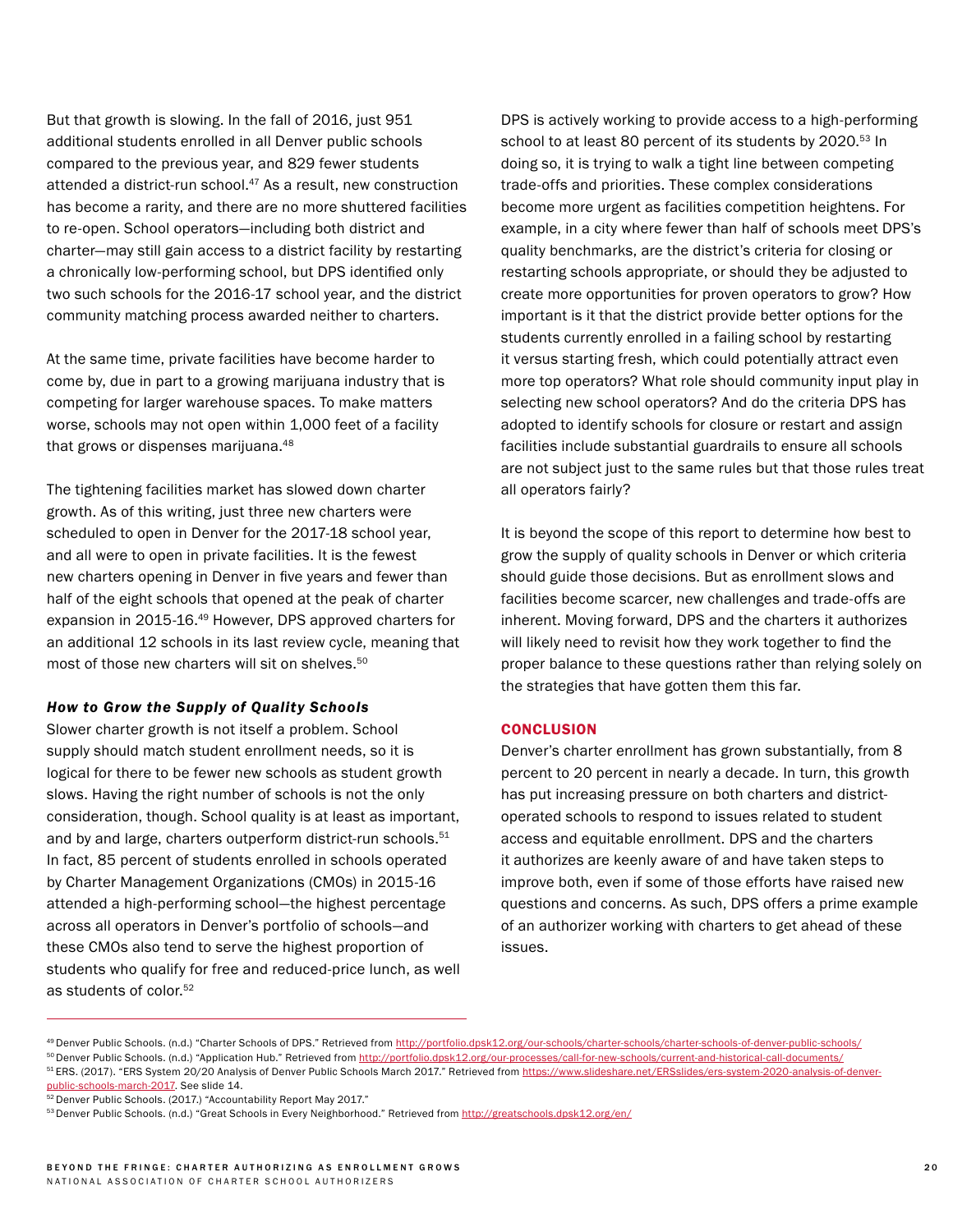# TAKEAWAYS

While the issues facing Washington, D.C. and Denver hold true in any city with a large or growing charter enrollment, the context can vary considerably. Every authorizer is not the sole authorizer in a city but must sometimes find a way to coordinate with others. University authorizers or community organizations that authorize charters may face different constraints and opportunities than a district authorizer such as Denver or an unaffiliated and independent authorizer such as DC PCSB. And of course, every city has its own unique history, legal nuances, and political environment. Consequently, the best strategy in one city may not be best in another.

Nonetheless, the examples from Washington, D.C. and Denver show that solutions are possible. They also offer six lessons for others facing similar challenges:

#### 1. BE A SYSTEMS LEADER.

The issues that arise as charter enrollment grows impact both the charter schools that authorizers oversee as well as the students they aim to serve. Hence, there is a key role for authorizers to play in developing and implementing solutions to those issues, even if doing so falls outside their traditional responsibilities or if they approach the issues from different perspectives. At a minimum, authorizers can influence the context in which these issues play out by ensuring a quality sector—something that has paid dividends in Washington, D.C. and Denver.

#### 2. GET COMFORTABLE WITH TRADE-OFFS AND COMPROMISES.

The case studies highlight the many tensions education leaders must navigate to address the issues that rise to the forefront as charter enrollment grows. Should policies prioritize immediate needs to create a better school option in a particular area or for a particular group of students, even if another approach might better serve students in the long term? Which charter autonomies are critical to charter success and must be safeguarded at all costs, and in which areas could charters potentially "play by the same rules" as district schools with little consequence, if doing so would benefit students and families? Any solution requires trade-offs between competing values. Stakeholders in a given community or even within the charter sector will not always agree on those trade-offs or how to weigh them. But

authorizers need to be aware of those trade-offs, as well the values they use to evaluate them.

#### 3. BUILD STRONG RELATIONSHIPS.

DPS and its charters meet monthly as part of an official District-Charter Collaborative Council. In Washington, D.C., the DC PCSB participates in more than 45 citywide task forces and meets with the district chancellor, deputy mayor of education, and state superintendent bi-weekly. Although these structures now feel well established, and the district and charter representatives on them can pick up the phone and call one another with relative ease if they have a question or concern, such was not the case just a few years ago—and is still not the case in many other cities, despite the common goals that unite them. Any authorizer that is serious about finding solutions to the issues described in this report must first find a way for leaders from both sectors to talk to one another, build trust, be transparent with one another, and develop meaningful relationships. Though such relationships take time, effort, and resources to develop, they are invaluable once they form.

#### 4. PRIORITIZE ACCESS TO RESOURCES.

Access to resources is central to many of the most pressing issues posed by a growing charter enrollment. In nearly every city, charters lack access to critical resources, such as facilities and transportation; the lack of these resources hinders their growth and financial sustainability and undercuts their efforts to serve all students. Both the resource issues and the student equity issues outlined in the beginning of this report are unlikely to have a lasting solution without reallocating resources to some extent. As the Denver case study illustrates, money, buildings, and buses can offer charters opportunities in exchange for assuming new responsibilities. Or as the Washington, D.C. case study shows, an unwillingness or inability to share resources may shape charter policies in ways that cause the district and charter sectors to seemingly work against each other, even when students could be better served if they worked together. As a third option, authorizers may also consider helping charter operators pool resources and expertise to be more efficient and effective across the sector, especially in areas such as special education and transportation.